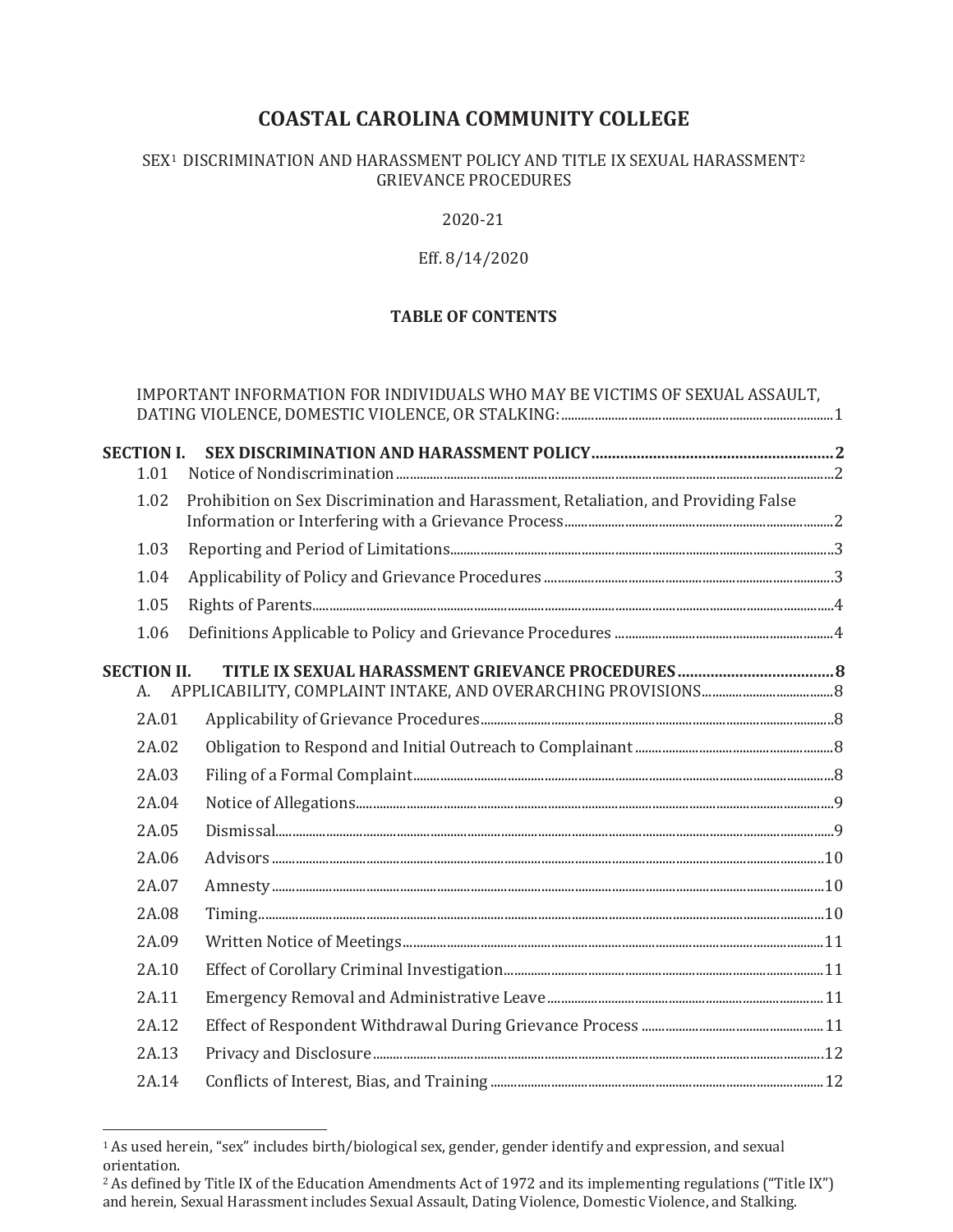| 2A.15 |                                                                               |  |
|-------|-------------------------------------------------------------------------------|--|
| 2A.16 |                                                                               |  |
| 2A.17 | Objective Evaluation of All Relevant Evidence; Credibility Determinations  13 |  |
| 2A.18 |                                                                               |  |
| 2A.19 |                                                                               |  |
| 2A.20 |                                                                               |  |
| 2A.21 |                                                                               |  |
| B.    |                                                                               |  |
| 2B.01 |                                                                               |  |
| 2B.02 |                                                                               |  |
| 2B.03 |                                                                               |  |
| 2B.04 |                                                                               |  |
| 2B.05 |                                                                               |  |
| C.    |                                                                               |  |
| 2C.01 |                                                                               |  |
| 2C.02 |                                                                               |  |
| 2C.03 |                                                                               |  |
| 2C.04 |                                                                               |  |
| 2C.05 |                                                                               |  |
| 2C.06 |                                                                               |  |
| 2C.07 |                                                                               |  |
| 2C.08 |                                                                               |  |
| 2C.09 |                                                                               |  |
| 2C.10 |                                                                               |  |
| 2C.11 |                                                                               |  |
| 2C.12 |                                                                               |  |
| 2C.13 |                                                                               |  |
| 2C.14 |                                                                               |  |
| 2C.15 |                                                                               |  |
| 2C.16 |                                                                               |  |
| 2C.17 |                                                                               |  |
| 2C.18 |                                                                               |  |
| D.    |                                                                               |  |
| 2D.01 |                                                                               |  |
| 2D.02 | Notice of Allegations and Notice of Informal Resolution and Facilitator 22    |  |
| 2D.03 |                                                                               |  |
| 2D.04 |                                                                               |  |
| 2D.05 |                                                                               |  |
| 2D.06 |                                                                               |  |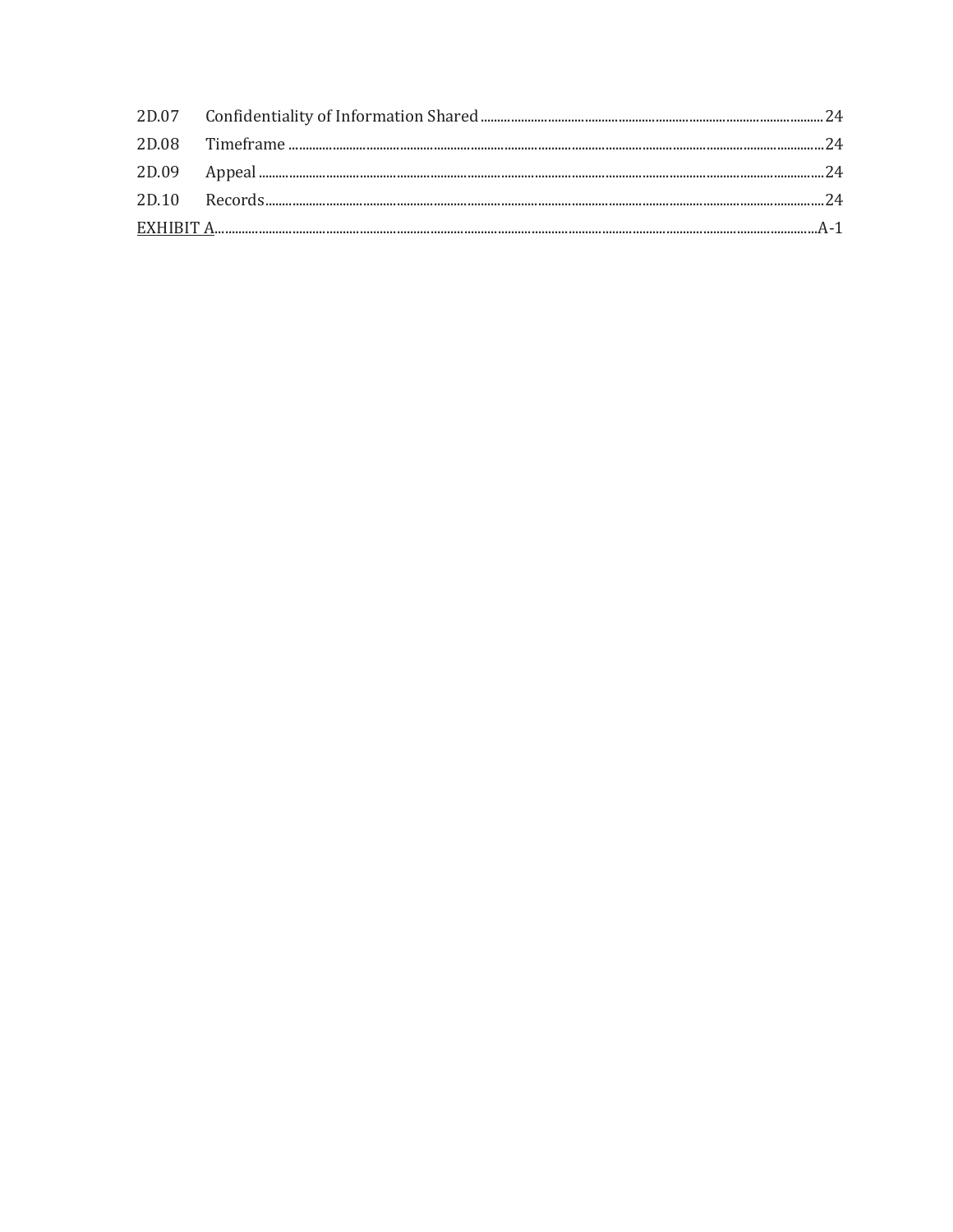#### **IMPORTANT INFORMATION FOR INDIVIDUALS WHO MAY BE VICTIMS OF SEXUAL ASSAULT, DATING VIOLENCE, DOMESTIC VIOLENCE, OR STALKING:**

If you or someone you know may have been a victim of the behaviors listed above or any other type of violence, you are strongly encouraged to seek immediate assistance.

#### **ASSISTANCE CAN BE OBTAINED 24 HOURS A DAY, 7 DAYS A WEEK, FROM THE COASTAL CAROLINA COMMUNITY COLLEGE SECURITY DEPARTMENT (LOCATED IN THE ISS BUILDING AND AVAILABLE BY PHONE AT 910-938- 6290).**

During business hours (8:30 a.m. to 5:00 p.m., Monday through Friday), you are also strongly encouraged to contact the following individual:

> **Dr. Annette Harpine, Title IX Coordinator/Affirmative Action Officer**  910-938-6788; harpinea@coastalcarolina.edu Dr. Harpine's office is located in the Administration Building Room 7.

For additional information about seeking medical assistance and emotional support, as well as important contact information for local law enforcement agencies, hospitals, and other resources, **see Exhibit A attached to this document**.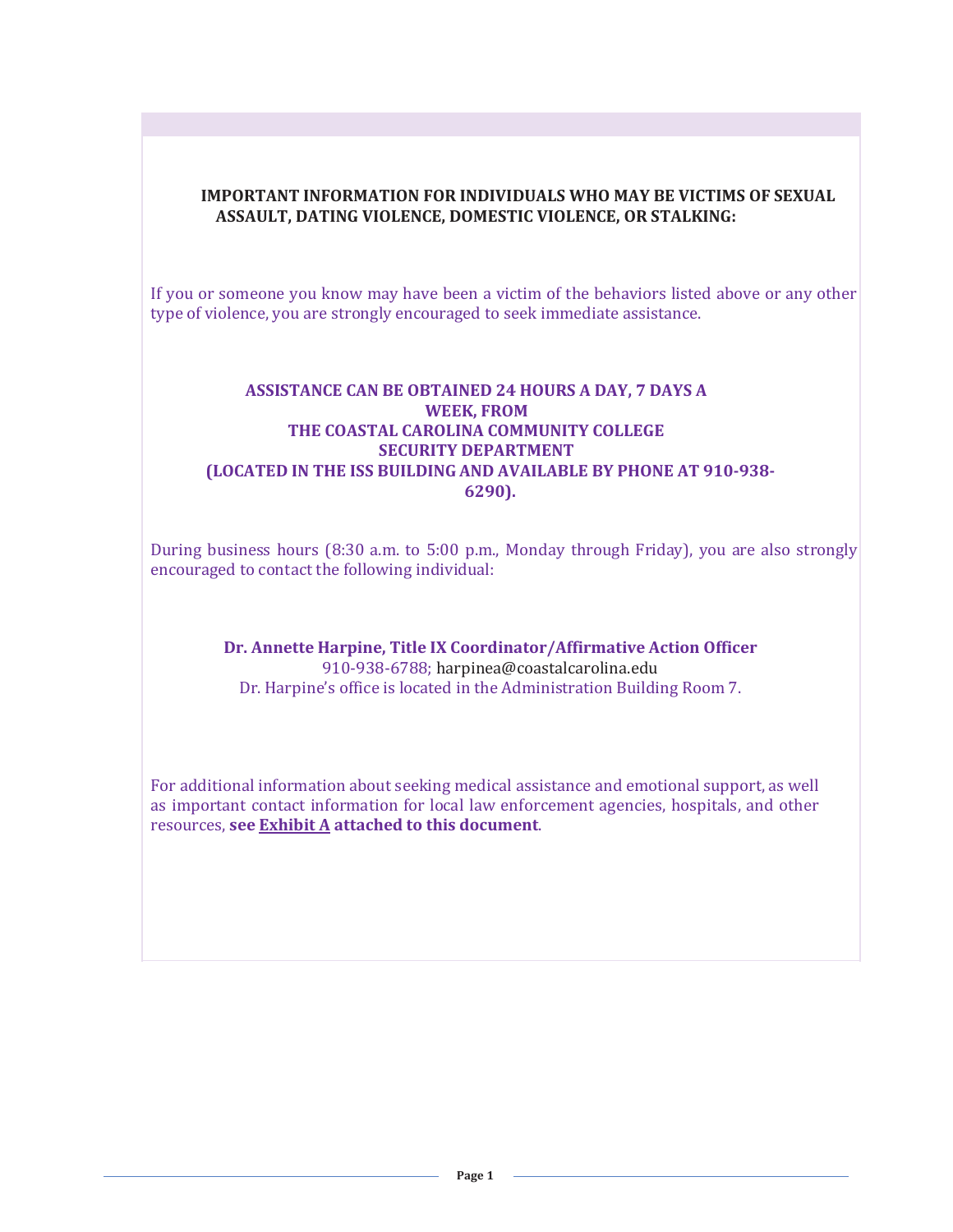# **SECTION I. SEX DISCRIMINATION AND HARASSMENT POLICY**

#### **1.01 Notice of Nondiscrimination**

Coastal Carolina Community College ("Coastal"), in compliance with and as required by Title IX of the Education Amendments Act of 1972 and its implementing regulations ("Title IX") and other civil rights laws, as well as in furtherance of its own values as a higher education institution, does not discriminate on the basis of race, color, national origin, sex, sexual orientation, gender, gender identity, gender expression, pregnancy, disability, age, religion, veteran status, or any other characteristic or status protected by applicable local, state, or federal law in admission, treatment, or access to, or employment in, its programs and activities.

Discrimination and harassment are antithetical to the values and standards of the Coastal community; are incompatible with the safe, healthy environment that the Coastal community expects and deserves and will not be tolerated. Coastal is committed to providing programs, activities, and an education and work environment free from discrimination and harassment. Coastal is also committed to fostering a community that promotes prompt reporting and fair and timely resolution of those behaviors.

Inquiries concerning discrimination or harassment on the basis of sex may be referred to Coastal's Title IX Coordinator, Dr. Annette Harpine. Exhibit A to this document provides Dr. Harpine's contact information.

Inquiries from employees or students, concerning discrimination or harassment based on a protected characteristic or status other than sex may be referred to Dr. Annette Harpine. Exhibit A also provides her contact information.

Individuals may also make inquiries regarding discrimination or harassment to the U.S. Department of Education's Office for Civil Rights by contacting the District of Columbia Office, 400 Maryland Avenue, SW, Washington, D.C. 20202-1475; Phone 800-421-3481; email: OCR@ed.gov.

#### **1.02 Prohibition on Sex Discrimination and Harassment, Retaliation, and Providing False Information or Interfering with a Grievance Process**

This Policy prohibits discrimination and harassment on the basis of sex. Coastal strongly encourages the prompt reporting of, and is committed to timely and fair resolution of, complaints of sex discrimination and harassment.

Sexual Harassment, as defined by Title IX and herein,<sup>3</sup> is a specific type of sex discrimination/harassment that includes Sexual Assault, Dating Violence, Domestic Violence, and Stalking, which Coastal addresses using its Title IX Sexual Harassment Grievance Procedures, as required by Title IX.

This Policy also prohibits Retaliation, as defined by Title IX and herein. Complaints alleging Retaliation may be filed with the Title IX Coordinator and, at the discretion of the Title IX Coordinator, may be addressed under Coastal's Title IX Sexual Harassment Grievance Procedures or other grievance procedures adopted by Coastal.

 $\overline{a}$ 

<sup>3</sup>Capitalized terms used herein are defined in Section 1.0.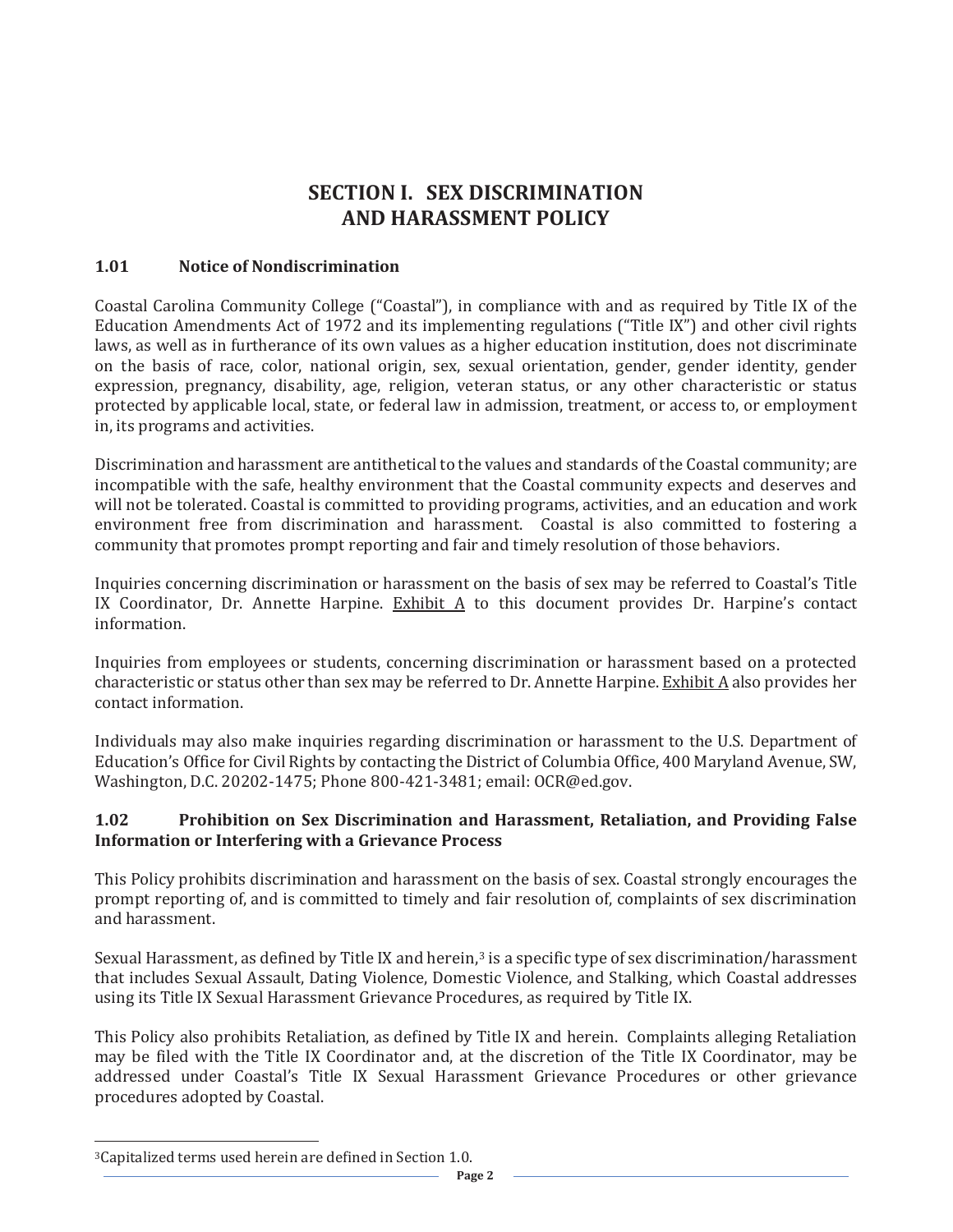Additionally, any individual who knowingly files a false Formal Complaint or who interferes with a Coastal grievance process may be subject to disciplinary action. Interference with a grievance process may include, but is not limited to, attempting to coerce, compel, or prevent an individual from providing testimony or relevant information; removing, destroying, or altering documentation relevant to an investigation; or providing false or misleading information to Coastal officials who are involved in the investigation and/or resolution of a Formal Complaint, or encouraging others to do so.

## **1.03 Reporting and Period of Limitations**

Any person (whether or not alleged to be the victim) may report sex discrimination or harassment, including Sexual Harassment, in person, by mail, by telephone, or by electronic mail, using the contact information for the Title IX Coordinator listed in Exhibit A, or by any other means that results in the Title IX Coordinator receiving the person's verbal or written report. Such a report may be made at any time (including during non-business hours).

Coastal *strongly encourages* all employees and other members of the Coastal community to promptly report concerns regarding suspected or known discrimination/harassment on the basis of sex to the Title IX Coordinator.

In addition to the Title IX Coordinator, Coastal has designated the following employees as individuals with the authority to institute corrective measures on behalf of Coastal: Division Chair for Student Services, Vice Presidents, and President. Accordingly, these employees are *required* to report discrimination and harassment on the basis of sex to the Title IX Coordinator.

Additionally, Coastal has designated the following employees as confidential resources for students.

Director for Admissions & Counseling Services 910-938-6245

Coordinator for Disability Support Services 910-938-6245

Academic Counselor 910-938-6245

Information about sex discrimination or harassment shared with these confidential resources typically will not be reported to other Coastal personnel (including the Title IX Coordinator), to the Respondent, or to others, unless the disclosing, individual gives consent to the disclosure, or the law requires it (as may be the case with abuse involving a minor or under conditions involving imminent physical harm, for example). (Confidential resources may report *non-identifying* statistical information to the Title IX Coordinator for recordkeeping and compliance purposes.)

Coastal will address allegations of sex discrimination and harassment appropriately no matter the length of time that has passed since the alleged conduct. However, Coastal strongly encourages prompt reporting to preserve evidence for a potential legal or disciplinary proceeding. Delay may compromise the ability to investigate, particularly if the individuals involved in the alleged conduct are no longer Coastal students or employees.

## **1.04 Applicability of Policy and Grievance Procedures**

This Policy applies to any allegation of sex discrimination or harassment made by or against a student or an employee of Coastal or a third party, regardless of sex, sexual orientation, sexual identity, gender expression, or gender identity.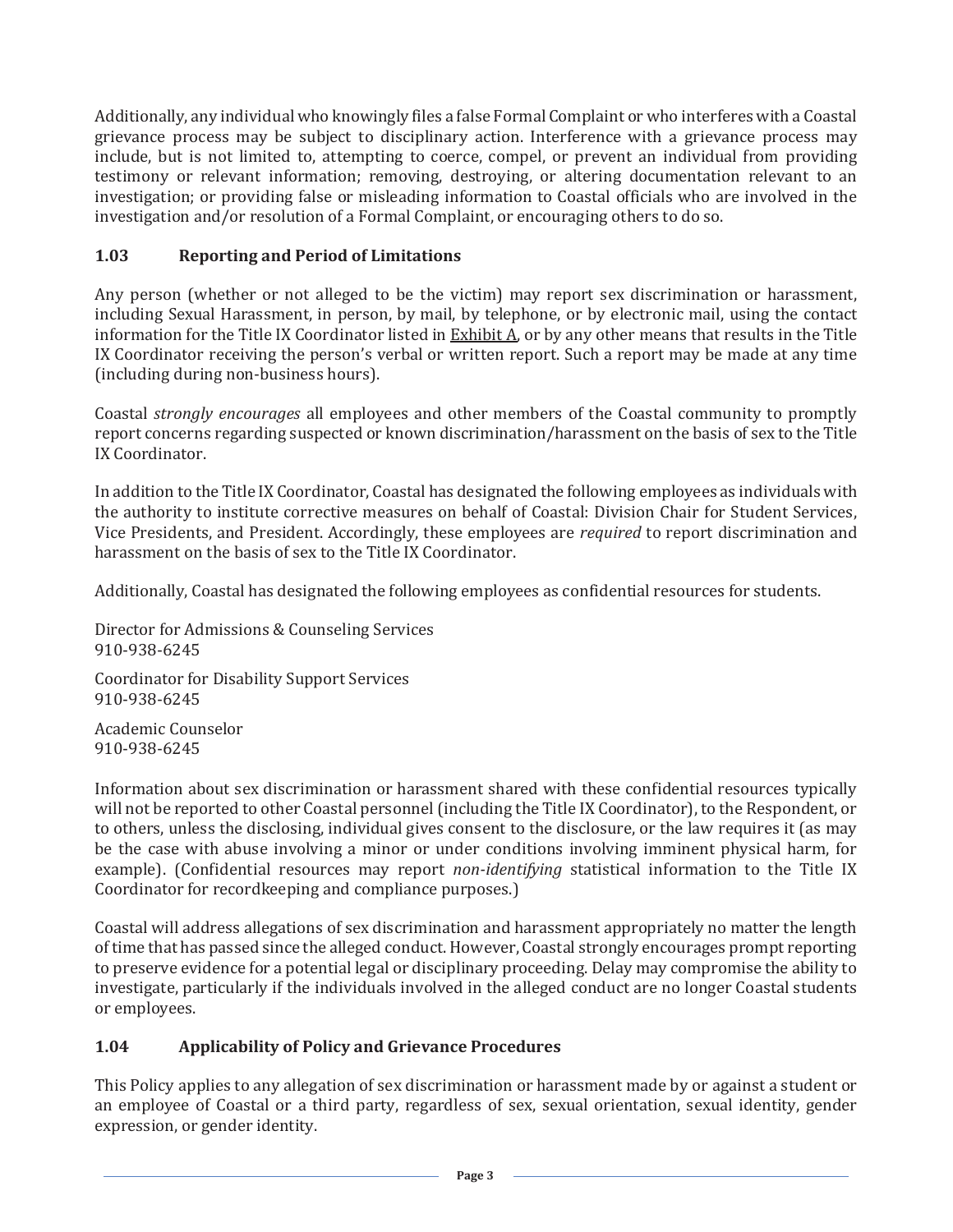The Title IX Sexual Harassment Grievance Procedures apply only to allegations of Sexual Harassment in Coastal's Education Program or Activity (as defined herein).4

Coastal will address allegations of other types of sexual harassment (i.e., that do not meet the definition of Title IX Sexual Harassment) by: (1) using other student and employee conduct disciplinary procedures deemed appropriate by the Title IX Coordinator in consultation with other Coastal administrators; and/or (2) with Supportive Measures, which are defined and discussed in more detail herein.

## **1.05 Rights of Parents**

When a student Complainant or Respondent is a minor or has a guardian appointed and their parent or guardian has the legal right to act on the student's behalf, then the parent or guardian may file a Formal Complaint on behalf of the student, although the student would be the "Complainant." In such situations, the parent or guardian may exercise the rights granted to the student under this Policy, including requesting Supportive Measures and participating in a grievance process. Similarly, the parent or guardian may accompany the student to meetings, interviews, and hearings during a grievance process to exercise rights on behalf of the student, while the student's Advisor of choice may be a different person from the parent or guardian. Whether or not a parent or guardian has the legal right to act on behalf of an individual would be determined by state law, court orders, child custody arrangements, or other sources granting legal rights to parents or guardians.

Additionally, FERPA and its implementing regulations address the circumstances under which a parent or guardian is permitted to inspect and review a student's education records. However, in circumstances in which FERPA would not grant a party the opportunity to inspect and review evidence in connection with a grievance process, pursuant to Title IX and its implementing regulations, the student has an opportunity to do so, and a parent or guardian who has a legal right to act on behalf of the student has the same opportunity.

## **1.06 Definitions Applicable to Policy and Grievance Procedures**

Capitalized terms used herein are defined as follows.

 $\overline{a}$ 

**"Actual Knowledge"** means notice of Sexual Harassment or allegations of Sexual Harassment to Coastal's Title IX Coordinator, Division Chair for Student Services, Vice Presidents, or President. "**Notice**" as used in this paragraph includes, but is not limited to, a report of Sexual Harassment to the Title IX Coordinator.5

**"Clery Act"** refers to the Jeanne Clery Disclosure of Campus Security Policy and Campus Crime Statistics Act, which is a federal statute codified at 20 U.S.C. § 1092(f), with implementing regulations in the U.S. Code of Federal Regulations at 34 C.F.R. § 668.46. The Clery Act requires all colleges and universities that participate in federal financial aid programs to keep and disclose information about crime on and near their respective campuses.

**"Complainant"** means an individual who is alleged to be the victim of conduct that could constitute Sexual Harassment, irrespective of whether a Formal Complaint has been filed.

**"Consent"** is informed, freely and actively given, mutually understandable words or actions that indicate a willingness and readiness to participate in mutually agreed upon sexual activity. Consent is mutually

<sup>4</sup> And, at the discretion of the Title Coordinator, to related allegations of Retaliation.

<sup>5</sup> This standard is not met through imputation of knowledge based solely on vicarious liability or constructive notice. This standard also is not met when the only individual with Actual Knowledge is the Respondent. The mere ability or obligation to report Sexual Harassment or to inform a student about how to report Sexual Harassment, or having been trained to do so, does not qualify an individual as one to whom notice of Sexual Harassment or allegations of Sexual Harassment constitutes Actual Knowledge.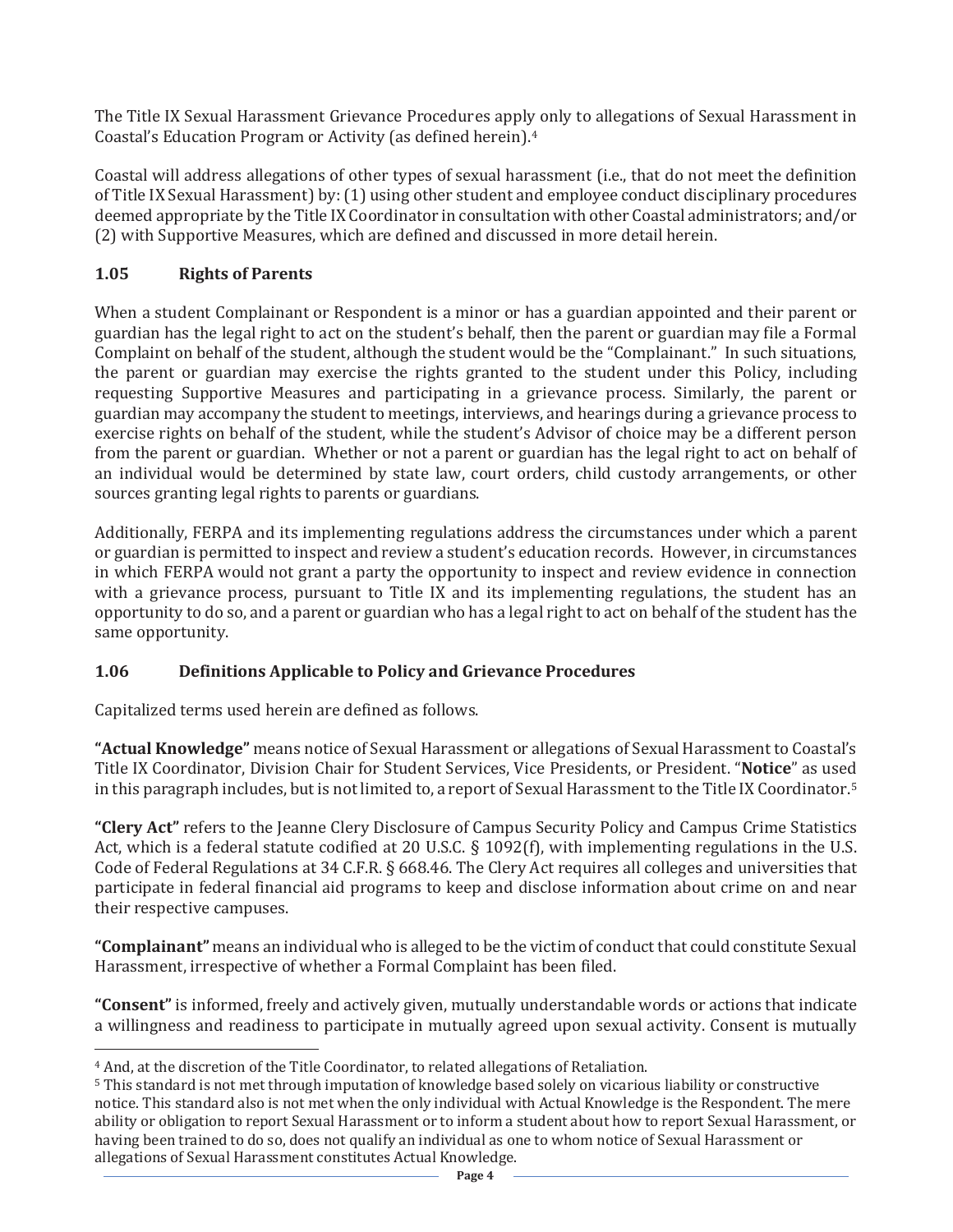understandable when a reasonable person would consider the words or actions of the parties to have manifested a clear and unambiguous agreement between them to engage in certain conduct with each other. Consent cannot be gained by ignoring or acting in spite of the objections of another.

Consent cannot be inferred from: silence, passivity, or lack of resistance alone; a current or previous dating or sexual relationship alone (or the existence of such a relationship with anyone else); attire; the buying of dinner or the spending of money on a date; or Consent previously given (i.e., Consenting to one sexual act does not imply Consent to another sexual act).

Consent is not effective if it is obtained through the use of physical force, violence, duress, deception, intimidation, coercion, or the threat, expressed or implied, of bodily injury. Whether a party used any of these means to obtain Consent will be determined by reference to the perception of a reasonable person found in the same or similar circumstances.

Consent may never be given by the following individuals: minors, even if the other participant did not know the minor's age; mentally disabled persons, if their disability was reasonably knowable to a person who is not mentally disabled; or persons who are incapacitated. The use of alcohol or drugs does not diminish one's responsibility to obtain Consent and does not excuse conduct that constitutes Sexual Harassment.

If at any time during a sexual act any confusion or ambiguity is or should reasonably be apparent on the issue of Consent, it is incumbent upon each individual involved in the activity to stop and clarify the other's willingness and readiness to continue and capacity to Consent. Neither party should make assumptions about the other's willingness and readiness to continue.

**"Day"** means a business day, unless otherwise specified.

**"Education Program or Activity"** means all of Coastal's operations and includes any location, events, or circumstances over which Coastal exercised substantial control over both the Respondent and the context in which the alleged Sexual Harassment occurred.

**"Education Record"** has the meaning assigned to it under FERPA.

**"FERPA"** is the Family Educational Rights and Privacy Act, a federal statute codified at 20 U.S.C. § 1232g, with implementing regulations at 34 C.F.R. § 99. FERPA protects the privacy of student Education Records. FERPA grants to eligible students the right to access, inspect, and review Education Records, the right to challenge the content of Education Records, and the right to consent to the disclosure of Education Records.

**"Formal Complaint"** means a document filed by a Complainant or signed by the Title IX Coordinator alleging Sexual Harassment against a Respondent and requesting that Coastal investigate the allegation of Sexual Harassment. At the time of filing a Formal Complaint, a Complainant must be participating in or attempting to participate in Coastal's Education Program or Activity. A Formal Complaint may be filed with the Title IX Coordinator in person, by mail, or by electronic mail by using the contact information listed for the Title IX Coordinator in Exhibit A. As used in this paragraph, the phrase "document filed by a Complainant" means a document or electronic submission that contains the Complainant's physical or digital signature, or otherwise indicates that the Complainant is the person filing the Formal Complaint.

**"Incapacitated"** means lacking the physical and/or mental ability to make informed, rational judgments. A person may be incapacitated for a variety of reasons, including but not limited to being asleep or unconscious, having consumed alcohol or taken drugs, or experiencing blackouts or flashbacks.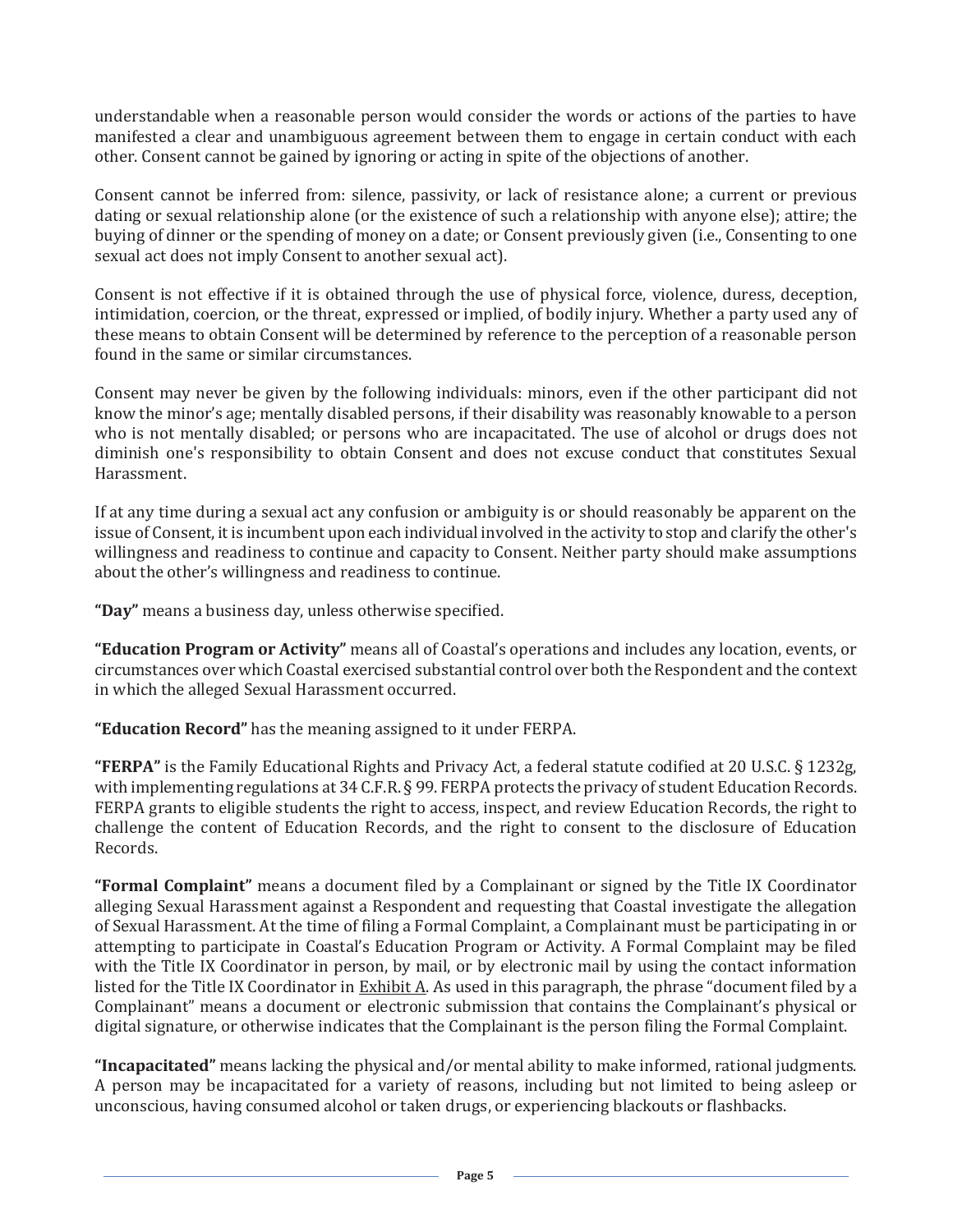**"Respondent"** means an individual who has been reported to be the perpetrator of conduct alleged to constitute Sexual Harassment.

**"Retaliation"** means (1) any adverse action (including direct and indirect intimidation, threats, coercion, discrimination, or harassment (including charges for conduct violations that do not involve sex discrimination or harassment or Sexual Harassment but that arise out of the same facts or circumstances as a report or complaint of sex discrimination or harassment or a report or Formal Complaint of Sexual Harassment) that is (2) threatened or taken against a person (a) for the purpose of interfering with any right or privilege secured by Title IX; or (b) because the person has made a report or Formal Complaint, testified, assisted, or participated or refused to participate in any manner in an investigation, proceeding, or hearing related to Title IX. 6

**"Sexual Harassment"** means conduct on the basis of sex that satisfies one or more of the following:

(1) an employee of Coastal conditioning the provision of an aid, benefit, or service on an individual's participation in unwelcome sexual conduct. (commonly referred to *quid pro quo* harassment);

(2) unwelcome conduct determined by a reasonable person to be so severe, pervasive, and objectively offensive that it effectively denies a person equal access to Coastal's Education Program or Activity; or

(3) "**Sexual Assault,"** is any sexual act directed against another person, without the consent of the person, including instances where the person is incapable of giving consent. Sexual Assault can occur between individuals of the same or different sexes and/or genders. Sexual Assault includes the following:

- x **Rape**: The carnal knowledge of a person, without the consent of the person, including instances where the person is incapable of giving consent because of his/her age or because of his/her temporary or permanent mental or physical incapacity;
- **Sodomy:** Oral or anal sexual intercourse with another person, without the consent of the person, including instances where the person is incapable of giving consent because of his/her age or because of his/her temporary or permanent mental or physical incapacity;
- **Sexual Assault with an Object:** To use an object or instrument to unlawfully penetrate, however slightly, the genital or anal opening of the body of a person, without the consent of the person, including instances where the person is incapable of giving consent because of his/her age or because of his/her temporary or permanent mental or physical incapacity;
- **Fondling**: The touching of the private body parts of a person for the purpose of sexual gratification, without the consent of the person, including instances where the person is incapable of giving consent because of his/her age or because of his/her temporary or permanent mental or physical incapacity;

 $\overline{a}$ 

 $6$  Retaliation does not include (1) the exercise of rights protected under the First Amendment; (2) charging an individual with making a materially false statement in bad faith in the course of a grievance proceeding (provided, however, that a determination regarding responsibility alone is not sufficient to conclude that an individual made a materially false statement in bad faith); or (3) good faith actions lawfully pursued in response to a report of prohibited conduct.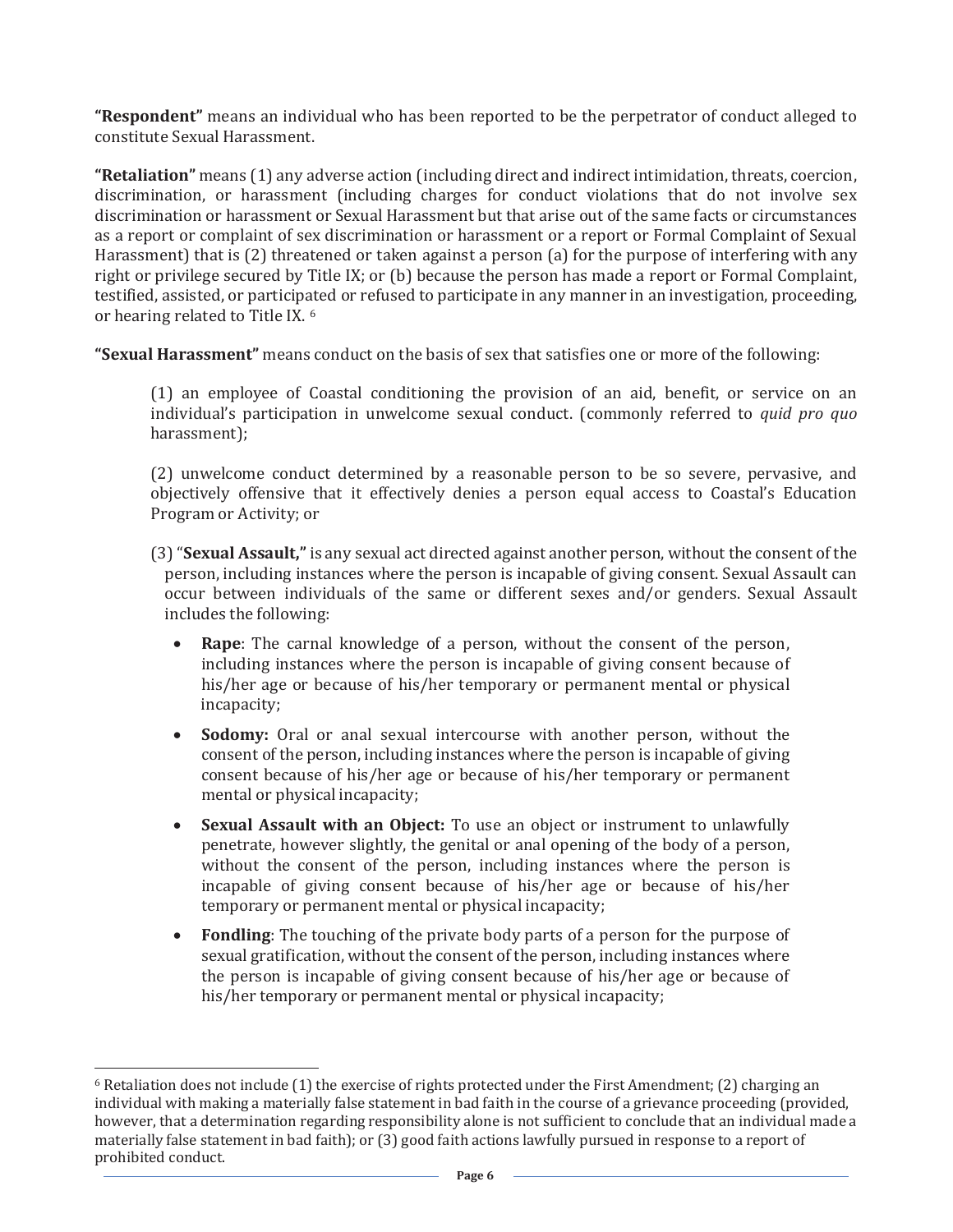- **Incest**: Sexual intercourse between persons who are related to each other within the degrees wherein marriage is prohibited by law; and
- **Statutory Rape**: Sexual intercourse with a person who is under the statutory age of consent.

**"Dating Violence,"** as defined in 34 U.S.C. § 12291(a)(10): violence committed by a person— (A) who is or has been in a social relationship of a romantic or intimate nature with the victim; and (B) where the existence of such a relationship shall be determined based on a consideration of the following factors: (i) the length of the relationship; (ii) the type of relationship; and (iii) the frequency of interaction between the persons involved in the relationship;

**"Domestic Violence,"** as defined in 34 U.S.C. § 12291(a)(8): felony or misdemeanor crimes of violence committed by a current or former spouse or intimate partner of the victim, by a person with whom the victim shares a child in common, by a person who is cohabitating with or has cohabitated with the victim as a spouse or intimate partner, by a person similarly situated to a spouse of the victim under the domestic or family violence laws of the jurisdiction receiving grant monies, or by any other person against an adult or youth victim who is protected from that person's acts under the domestic or family violence laws of the jurisdiction; or

**"Stalking,"** as defined in 34 U.S.C. § 12291(a)(30): engaging in a course of conduct directed at a specific person that would cause a reasonable person to (A) fear for their safety or the safety of others; or (B) suffer substantial emotional distress.

**"Supportive Measures"** are non-disciplinary, non-punitive, individualized services offered as appropriate, as reasonably available, and without fee or charge to a Complainant and/or a Respondent before or after the filing of a Formal Complaint or where no Formal Complaint has been filed. Such measures are designed to restore or preserve equal access to Coastal's Education Program or Activity without unreasonably burdening the other party, including measures designed to protect the safety of all parties or Coastal's educational environment or deter Sexual Harassment.

Supportive Measures may include, but are not limited to, counseling, extensions of deadlines or other course-related adjustments, modifications of work or class schedules, campus escort services, mutual restrictions on contact between the parties, changes in work schedule, leaves of absence, increased security, and monitoring of certain areas of the campus. Coastal will maintain as confidential any Supportive Measures provided to a Complainant or a Respondent, to the extent that maintaining such confidentiality would not impair Coastal's ability to provide the Supportive Measures. The Title IX Coordinator is responsible for coordinating the effective implementation of Supportive Measures.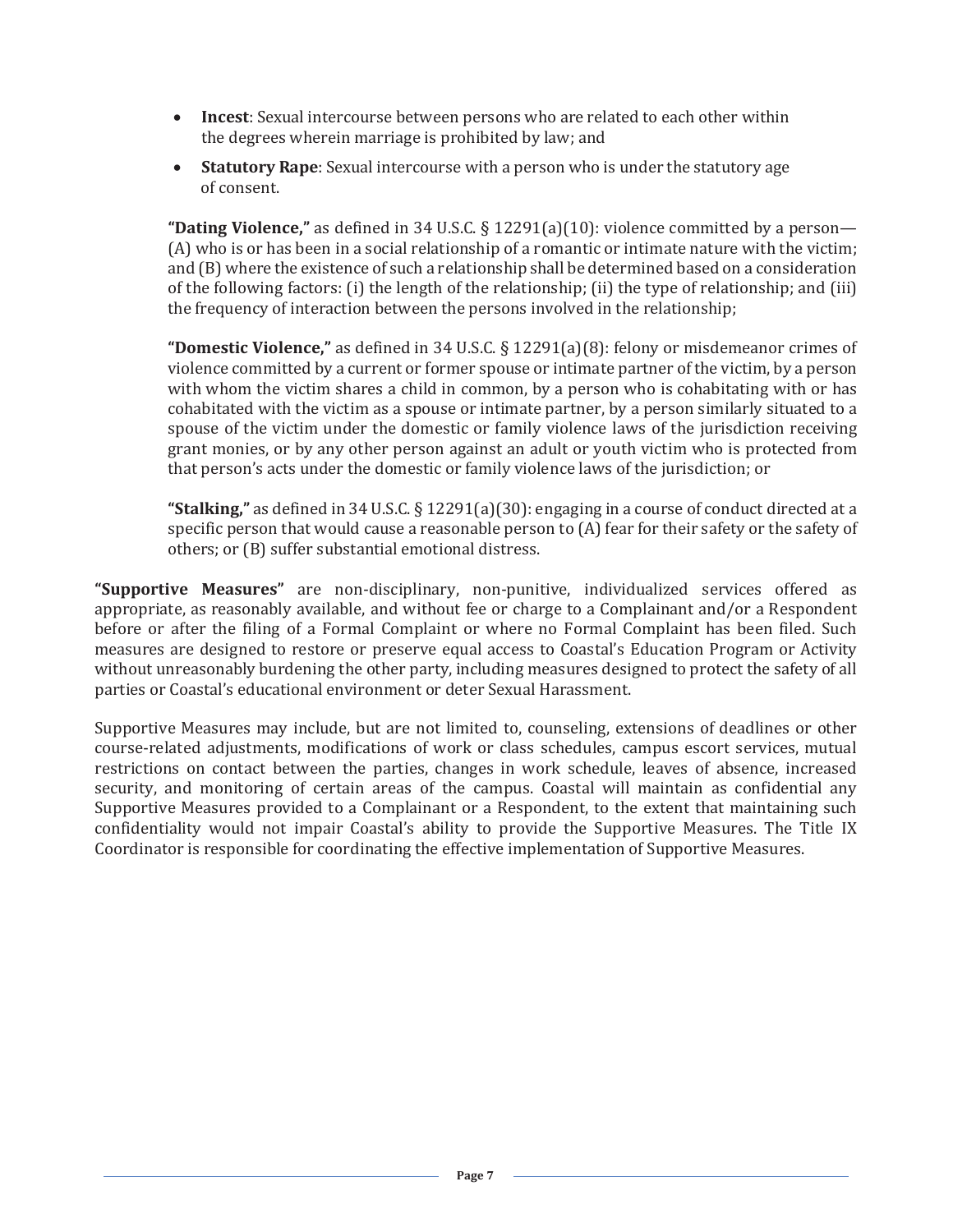# **SECTION II. TITLE IX SEXUAL HARASSMENT GRIEVANCE PROCEDURES**

#### **A. APPLICABILITY, COMPLAINT INTAKE, AND OVERARCHING PROVISIONS**

#### **2A.01 Applicability of Grievance Procedures**

As noted above, these Grievance Procedures apply to allegations of Sexual Harassment in Coastal's Education Program or Activity (and to related Retaliation, at the discretion of the Title IX Coordinator). Coastal treats Complainants and Respondents equitably by providing remedies to a Complainant where Coastal makes a determination of responsibility for Sexual Harassment against a Respondent under these Grievance Procedures and also by following these Grievance Procedures before imposing any disciplinary sanctions against a Respondent for Sexual Harassment.

#### **2A.02 Obligation to Respond and Initial Outreach to Complainant**

When Coastal has Actual Knowledge of Sexual Harassment (or allegations thereof) against a person in the United States in its Education Program or Activity , Coastal is obligated to respond and to follow Title IX's specific requirements, which are addressed and incorporated in these Grievance Procedures.

Promptly upon receiving allegations of Sexual Harassment against a person in the United States in Coastal's Education Program or Activity, the Title IX Coordinator will contact the Complainant to discuss the availability of Supportive Measures with or without the filing of a Formal Complaint and to explain to the Complainant the process for filing a Formal Complaint.

#### **2A.03 Filing of a Formal Complaint**

As noted in the Definitions section above, a Formal Complaint means a document filed by a Complainant or signed by the Title IX Coordinator alleging Sexual Harassment against a Respondent and requesting that Coastal investigate the allegation(s) of Sexual Harassment. At the time of filing a Formal Complaint, a Complainant must be participating in or attempting to participate in Coastal's Education Program or Activity. A Formal Complaint may be filed with the Title IX Coordinator in person, by mail, or by electronic mail, by using the contact information listed in Exhibit A and the Formal Complaint Form listed in Exhibit B. As used in this paragraph, the phrase "document filed by a Complainant" means a document or electronic submission that contains the Complainant's physical or digital signature or otherwise indicates that the Complainant is the person filing the Formal Complaint.

When the Title IX Coordinator believes that, with or without the Complainant's desire to participate in a grievance process, a non-deliberately indifferent response to the allegations requires an investigation, the Title IX Coordinator has the discretion to initiate the grievance process by signing a Formal Complaint. Where the Title IX Coordinator signs a Formal Complaint, the Title IX Coordinator is not a Complainant or otherwise a party under these Grievance Procedures. Furthermore, initiation of a Formal Complaint by the Title IX Coordinator is not sufficient alone to imply bias or that the Title IX Coordinator is taking a position adverse to the Respondent.

Once a Formal Complaint is initiated, an alleged victim will be referred to as a "Complainant," and an alleged perpetrator will be referred to as a "Respondent."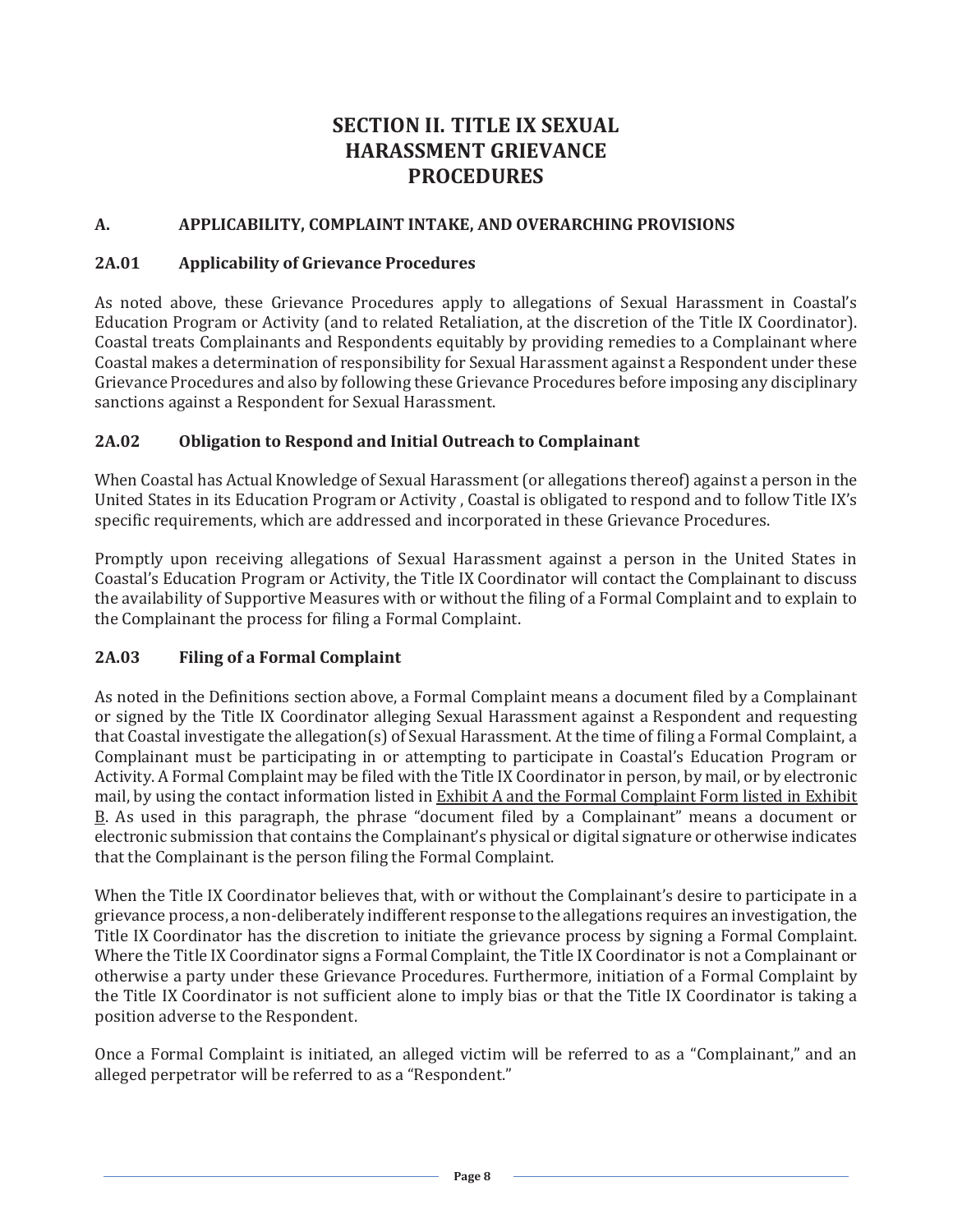## **2A.04 Notice of Allegations**

Upon receipt of a Formal Complaint, the Title IX Coordinator will provide the Complainant and any known Respondent written notice of these Grievance Procedures and of the allegations of conduct potentially constituting Sexual Harassment, including sufficient details known at the time and with at least five days to prepare a response before any initial interview. Sufficient details include the identities of the parties involved in the incident, if known, the conduct allegedly constituting Sexual Harassment, and the date and location of the alleged incident, if known.

The written notice will include a statement that the Respondent is presumed not responsible for the alleged conduct and that a determination regarding responsibility is made at the conclusion of the grievance process. The written notice also will inform the parties that they may have an advisor of their choice, who may be, but is not required to be, an attorney and that at appropriate junctures the parties and their advisors may review and inspect evidence collected during the investigation. Additionally, the written notice will inform the parties of Coastal's prohibition on knowingly making false statements or knowingly submitting false information during the grievance process.

If, in the course of an investigation, Coastal decides to investigate allegations of Sexual Harassment involving the Complainant or Respondent that are not included in the original written notice of allegations, Coastal will provide notice of the additional allegations to the parties whose identities are known.

### **2A.05 Dismissal**

Coastal will investigate the allegations in a Formal Complaint; however, Coastal *will* dismiss a Formal Complaint or a portion of the allegations therein if (1) the conduct alleged in the Formal Complaint, even if substantiated, would not constitute Sexual Harassment; (2) at the time of filing the Formal Complaint the Complainant was not participating in or attempting to participate in Coastal's Education Program or Activity; (3) the conduct alleged in the Formal Complaint did not occur in Coastal 's Education Program or Activity; or (4) the conduct alleged in the Formal Complaint did not occur against an individual in the United States. Such a dismissal may take place at the conclusion of the investigation or at any time prior to the conclusion of the investigation.

Additionally, Coastal *may* dismiss a Formal Complaint or a portion of the allegations therein if (1) the Complainant notifies the Title IX Coordinator in writing that the Complainant would like to withdraw the Formal Complaint or any allegations therein; (2) the Respondent is no longer enrolled or employed at Coastal; or (3) despite efforts to do so, Coastal is unable to gather evidence sufficient to reach a determination as to the Formal Complaint or allegations therein.

In the event the Title IX Coordinator determines that dismissal of a Formal Complaint or a portion of the allegations is appropriate, the Title IX Coordinator will promptly notify the parties in writing of the dismissal and the reasons for it. Dismissal does not impair Coastal's ability to proceed with any appropriate investigatory or disciplinary actions under the Sex Discrimination and Harassment Policy or another Coastal policy or procedure and/or to provide Supportive Measures to the parties.

Either party may appeal a decision to dismiss a Formal Complaint or a portion of the allegations on the following grounds by submitting a written appeal to the Title IX Coordinator within five days of the issuance of the written notice of the dismissal: (1) procedural irregularity that affected the decision to dismiss; (2) new evidence that was not reasonably available at the time of dismissal and that could affect the outcome of the matter; or (3) the Title IX Coordinator or other participant in the dismissal having a conflict of interest or bias for or against Complainants or Respondents generally or the individual Complainant or Respondent that affected the decision to dismiss.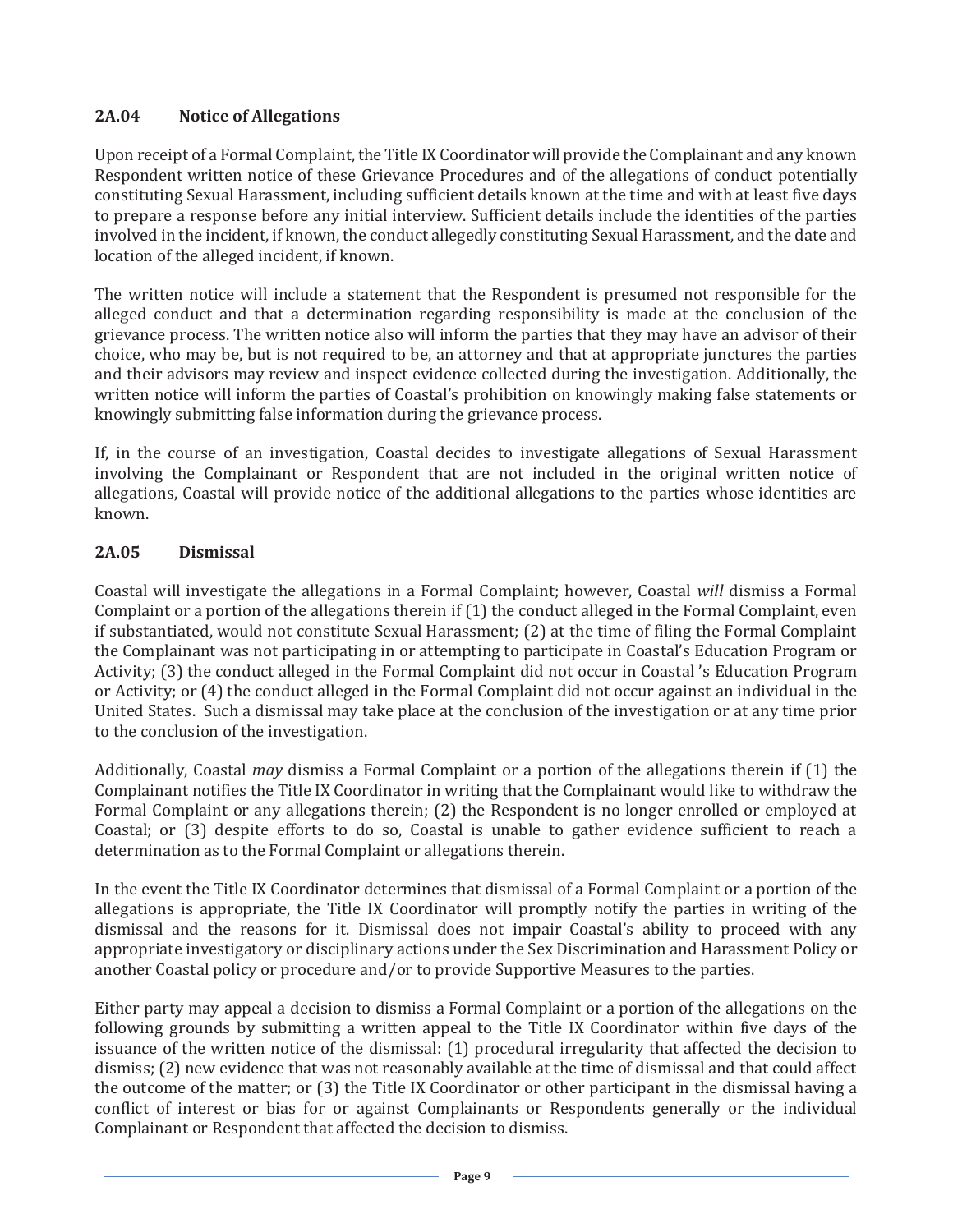The Title IX Coordinator will promptly notify the other party of the appeal, and the non-appealing party may submit a response to the appeal within three days of notification of the appeal.

The Title IX Coordinator will appoint an appeal officer and will contemporaneously share the appeal officer's name and contact information with the Complainant and the Respondent.

Within two days of such appointment, the Complainant, or the Respondent may identify to the Title IX Coordinator in writing alleged conflicts of interest or bias on the part of the appeal officer. The Title IX Coordinator will consider such statements and will promptly assign a different appeal officer if the Title IX Coordinator determines that a material conflict of interest or material bias exists.

The Title IX Coordinator will forward the Formal Complaint and any documents upon which the dismissal decision was based, as well as the appeal and any response to the appeal to the appeal officer.

Within seven days of receipt of those materials, the appeal officer will determine whether any of the grounds for appeal warrant overturning or modifying the dismissal. The decision by the appeal officer is final.

### **2A.06 Advisors**

The Complainant and the Respondent may be accompanied to any meeting or proceeding under these Grievance Procedures by the advisor of their choice, who may be, but is not required to be, an attorney. Coastal will not limit the choice or presence of the advisor for either the Complainant or the Respondent in any meeting or grievance proceeding. Advisors, however, are not allowed to disrupt any such meeting or proceeding or to speak on behalf of the Complainant or the Respondent, with the exception of crossexamination during any hearing conducted under these Grievance Procedures, which must be conducted by an advisor and never personally by the Complainant or the Respondent.

Parties must provide the name and contact of their advisor to the Title IX Coordinator in writing as soon as reasonably possible and must provide updated information if their advisor changes. All advisors will be required to assent to Coastal's Expectations for Advisors.

If a party does not have an advisor present at the hearing, Coastal will provide, without any charge to that party, an advisor of Coastal's choice who may be, but is not required to be, an attorney, to conduct crossexamination on behalf of that party.

Absent accommodation for a disability, the Complainant and the Respondent may not be accompanied by more than one advisor or by other individuals during meetings or proceedings under these Grievance Procedures.

#### **2A.07 Amnesty**

Coastal considers the reporting and adjudication of Sexual Harassment to be of paramount importance. Coastal does not condone underage drinking or the use of illegal drugs; however, Coastal may extend amnesty to Complainants, Respondents, witnesses, and others involved in a grievance process from punitive sanctioning for illegal use of drugs and/or alcohol when evidence of such use is discovered or submitted in the course of a grievance process. Similarly, Coastal may, in its discretion, provide amnesty for other conduct code violations that are discovered in the course of a grievance process.

### **2A.08 Timing**

Coastal will make every reasonable effort to ensure that the investigation and resolution of a Formal Complaint occurs in as timely and efficient a manner as possible. The timelines set forth in these Grievance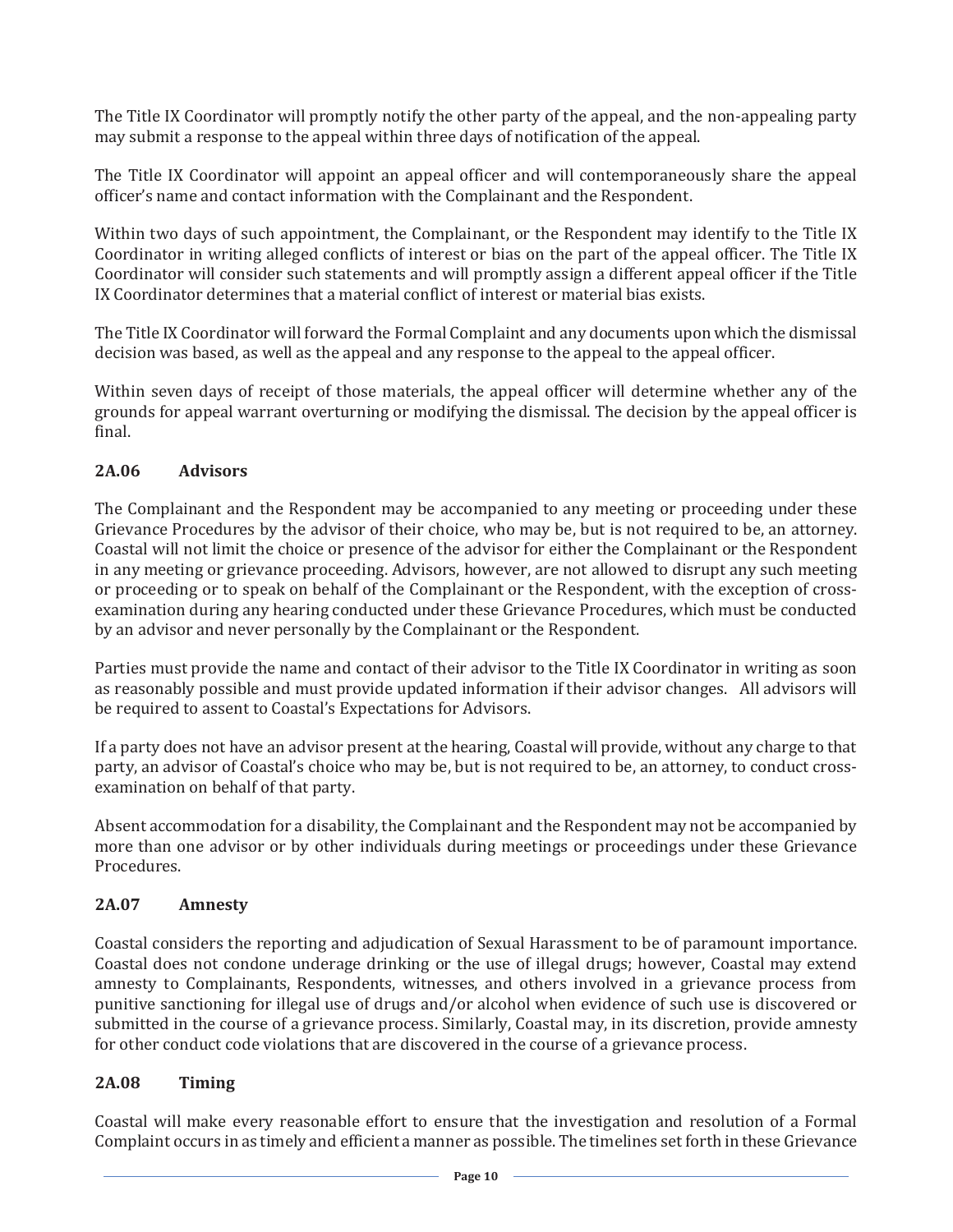Procedures are guidelines and may be altered for good cause with written notice to the Complainant and the Respondent of any delay or extension and the reasons for the action. Good cause may include considerations such as the absence of a party, a party's advisor, or a witness; concurrent law enforcement activity; natural disasters, pandemic restrictions, and similar occurrences; or the need for language assistance or accommodation of disabilities.

Coastal will strive to complete its investigation and resolution of a Formal Complaint (not including an appeal, if applicable) within 90 days of the receipt of the Formal Complaint, absent extenuating circumstances. Hearings generally will take place within 20 days of the conclusion of the investigation. Within seven days of the conclusion of the hearing, both the Complainant and the Respondent will receive a final outcome letter.

Either party may request an extension of any deadline by providing the Title IX Coordinator with a written request for an extension that includes reference to the duration of the proposed extension and the basis for the request. The Title IX Coordinator will review the request and will make a determination with regard to the request within three days.

## **2A.09 Written Notice of Meetings**

Coastal will provide, to a party whose participation is invited or expected, written notice of the date, time, location, participants, and purpose of all hearings, investigative interviews, or other meetings with sufficient time for the party to prepare to participate.

## **2A.10 Effect of Corollary Criminal Investigation**

Coastal's investigation may be delayed temporarily while criminal investigators are gathering evidence. In the event of such a delay, Coastal will implement any appropriate Supportive Measures and will evaluate the need for other actions necessary to assist or protect the Complainant, the Respondent, and/or the Coastal community.

Neither the results of a criminal investigation nor the decision of law enforcement to investigate or decline to investigate a matter is determinative of whether Sexual Harassment has occurred in the eyes of Coastal.

## **2A.11 Emergency Removal and Administrative Leave**

Coastal may remove a Respondent from Coastal's Education Program or Activity on an emergency basis, provided that Coastal first undertakes an individualized safety and risk analysis, determines that an immediate threat to the physical health or safety of any student or other individual arising from the allegations of Sexual Harassment justifies removal, provides the Respondent with notice and an opportunity to challenge the decision immediately following the removal, and does so in accordance with the Individuals with Disabilities Education Act, Section 504 of the Rehabilitation Act of 1973, and the Americans with Disabilities Act, as applicable.

Additionally, Coastal may place a non-student employee Respondent on administrative leave during the pendency of Coastal's response to allegations of Sexual Harassment provided that it does so in accordance with Section 504 of the Rehabilitation Act of 1973 and the Americans with Disabilities Act.

## **2A.12 Effect of Respondent Withdrawal, Graduation, or Resignation During Grievance Process**

At the discretion of Coastal, a Respondent who withdraws or resigns from Coastal during the pendency of a grievance process under these Grievance Procedures may be barred from Coastal property and Coastal activities and events and may be ineligible for re-enrollment or to be re-hired. If a Respondent completes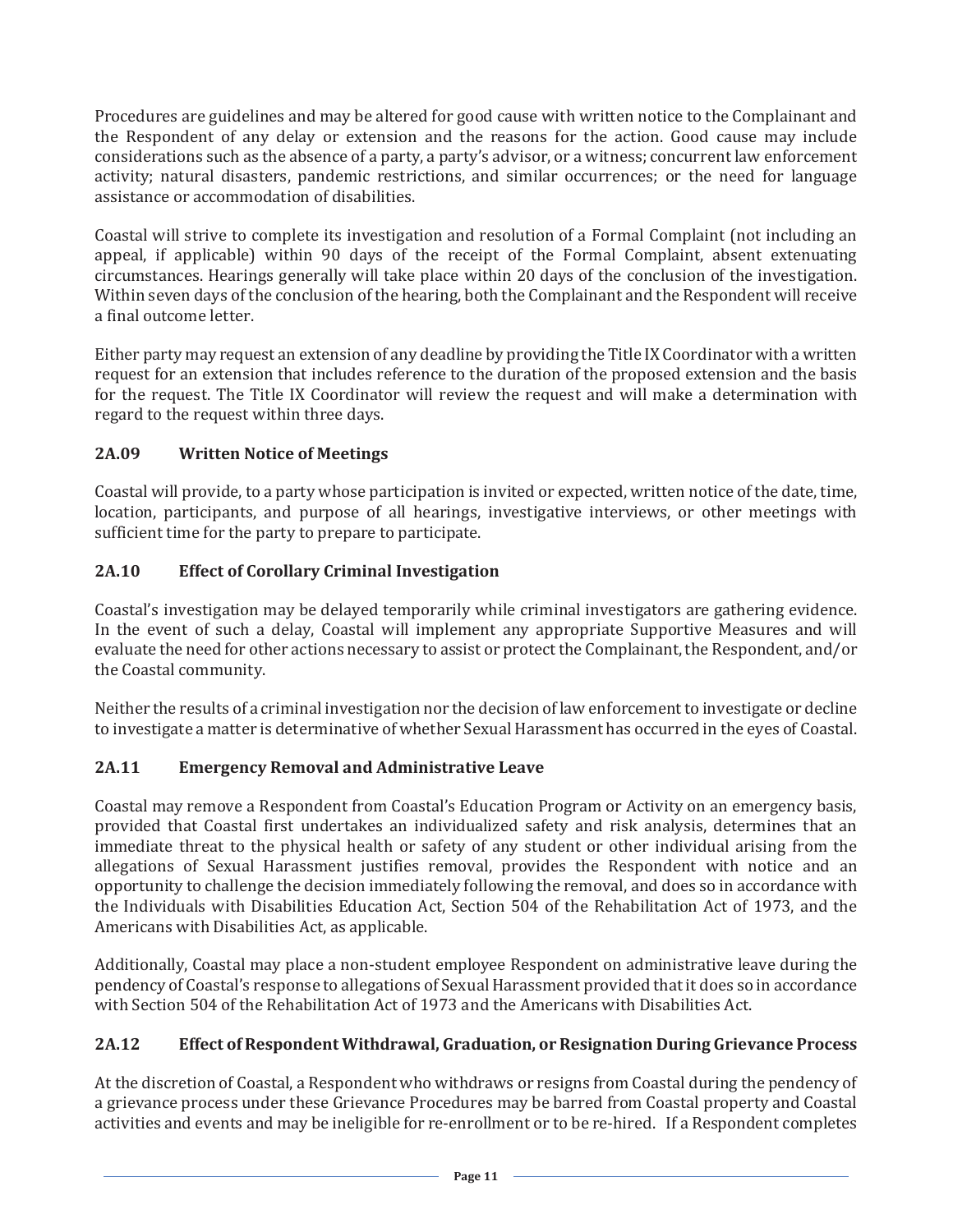all requirements to graduate during the grievance process, Coastal may hold the Respondent's diploma until full resolution of the Formal Complaint.

## **2A.13 Privacy and Disclosure**

Except as may be permitted by FERPA or as required by law or to carry out any investigation or resolution of sex discrimination or harassment allegations, Coastal will keep private the identity of any individual who has made a report or complaint of sex discrimination or harassment (including any individual who has made a report or filed a Formal Complaint of Sexual Harassment,), any Complainant, any Respondent, and any witness.

Coastal may report alleged Sexual Harassment to local law enforcement if warranted by the nature of the allegations at issue, and Coastal administrators will share information regarding alleged Sexual Harassment, as appropriate and necessary, in order to address and resolve the allegation(s) at issue, prevent the recurrence of similar Sexual Harassment, and address the effects of the Sexual Harassment. Additionally, information regarding alleged Sexual Harassment may be used as a statistical, anonymous report for data collection purposes under the Clery Act.

To comply with FERPA, Title IX, and other applicable laws and to provide an orderly process for the presentation and consideration of relevant information without undue intimidation or pressure, grievance processes carried out under these Grievance Procedures are not open to the general public. Accordingly, documents prepared in connection with such processes; documents, statements, or other information introduced in interviews, meetings, and proceedings; and the final outcome letter may not be disclosed outside of those processes except as may be required or authorized by law.

As permitted by and subject to the limitations of FERPA, Coastal reserves the right to notify parent(s) or guardian(s) of a student Respondent of the outcome of any investigation involving that Respondent, redacting names of any other students who do not consent to the disclosure of their information. At the written request of a party, Coastal may include a party's advisor on communications and share access to documents, including the investigation report. This access is subject to the advisor's acknowledgment and agreement to maintain the confidentiality of the documents.

While Coastal strongly encourages parties to maintain privacy in connection with a grievance process, Coastal does not prohibit parties from discussing the allegations under investigation or in any way inhibit the parties from gathering or presenting relevant evidence. In addition, Coastal's policy does not prohibit disclosure of the final outcome letter by either the Complainant or the Respondent.

## **2A.14 Conflicts of Interest, Bias, and Training**

Coastal will ensure that any individual designated by Coastal as a Title IX Coordinator, investigator, decision-maker, or informal resolution facilitator under these Grievance Procedures does not have a conflict of interest or bias for or against Complainants or Respondents generally or an individual Complainant or Respondent.

If any employee designated to participate in the investigation or resolution of a Formal Complaint is the Respondent or a relevant witness, then the Title IX Coordinator will appoint another employee to perform their duties. (If the Title IX Coordinator is the Respondent, then the President will appoint another employee to perform their duties.)

Coastal also ensures that Title IX Coordinators, investigators, decision-makers, advisors, and informal resolution facilitators receive training, as applicable, on the definition of Sexual Harassment; the scope of Coastal's Education Program or Activity; how to conduct an investigation and grievance process, including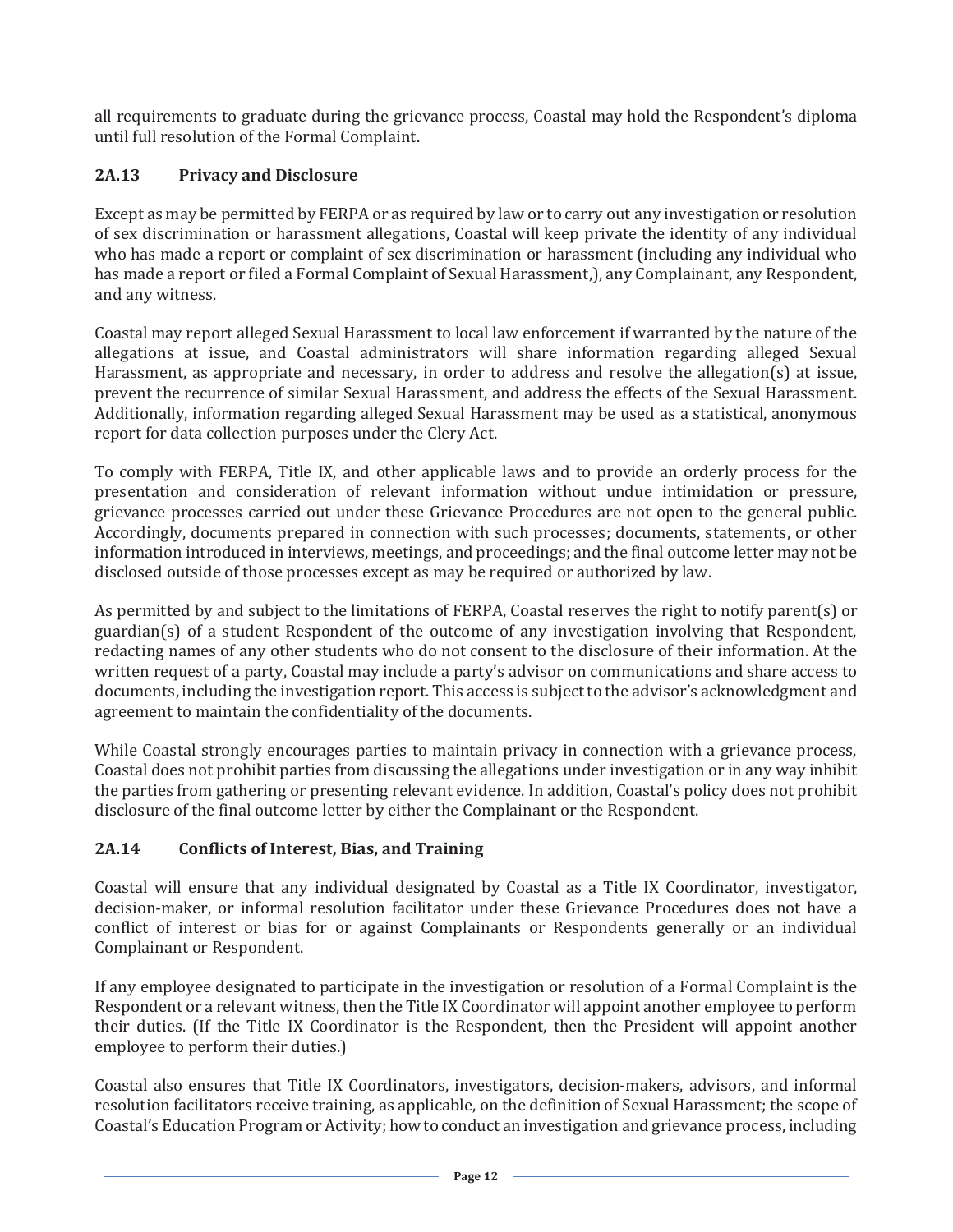hearings, appeals, and informal resolution processes; and how to serve impartially, including by avoiding prejudgment of the facts at issue, conflicts of interest, and bias.

Coastal further ensures that decision-makers receive training on issues of relevance of questions and evidence, including when questions and evidence about the Complainant's sexual predisposition or prior sexual behavior are not relevant, and that investigators receive training on issues of relevance to create an investigative report that fairly summarizes relevant evidence. Additionally, Coastal ensures that decision-makers receive training on any technology to be used at live hearings.

Materials used to train Title IX Coordinators, investigators, decision-makers, advisors, and informal resolution facilitators will not rely on sex stereotypes and promote impartial investigations and adjudications of Formal Complaints of Sexual Harassment.

## **2A.15 Burden of Proof**

At all times, the burden of proof and the burden of gathering evidence sufficient to reach a determination regarding responsibility rest on Coastal, not on either of the parties.

## **2A.16 Presumption of No Responsibility until Determination**

Respondents are presumed to be not responsible for alleged Sexual Harassment until Coastal makes a determination regarding responsibility pursuant to these Grievance Procedures.

## **2A.17 Objective Evaluation of All Relevant Evidence; Credibility Determinations**

The investigators and decision-makers under these Grievance Procedures will objectively evaluate all relevant evidence, including both inculpatory and exculpatory evidence, and will not make any credibility determinations based on a person's status as a Complainant, Respondent, or witness.

## **2A.18 Academic Freedom**

Coastal affirms its commitment to academic freedom but notes that academic freedom does not allow any form of Sexual Harassment. Coastal recognizes that an essential function of education is a probing of opinions and an exploration of ideas, some of which, because they are controversial, may cause students and others discomfort. This discomfort, as a product of free academic inquiry within a faculty member's area(s) of expertise, shall in no way be considered or construed to constitute Sexual Harassment. Academic inquiry may involve teaching, research and extramural speech. Furthermore, nothing in this document shall be interpreted to prohibit bona fide academic requirements for a specific Coastal program or activity. When investigating complaints that a party or the Title IX Coordinator believes may involve issues of academic freedom, the Title IX Coordinator will consult with the Vice President for Instruction with respect to contemporary academic practices and standards.

## **2A.19 Documentation**

Coastal will retain documentation (including but not limited to any Formal Complaint, notifications, recording or transcripts of interviews, investigative report, written findings of fact, petitions for appeal, notifications of decisions (including the final outcome letter), audio recordings of hearings, and written communication with the Complainant and Respondent), for no less than seven years.

## **2A.20 Consolidation of Formal Complaints**

Coastal may consolidate Formal Complaints as to allegations of Sexual Harassment against more than one Respondent, by more than one Complainant against one or more Respondents, or by one party against the other party where the allegations of Sexual Harassment arise out of the same facts or circumstances.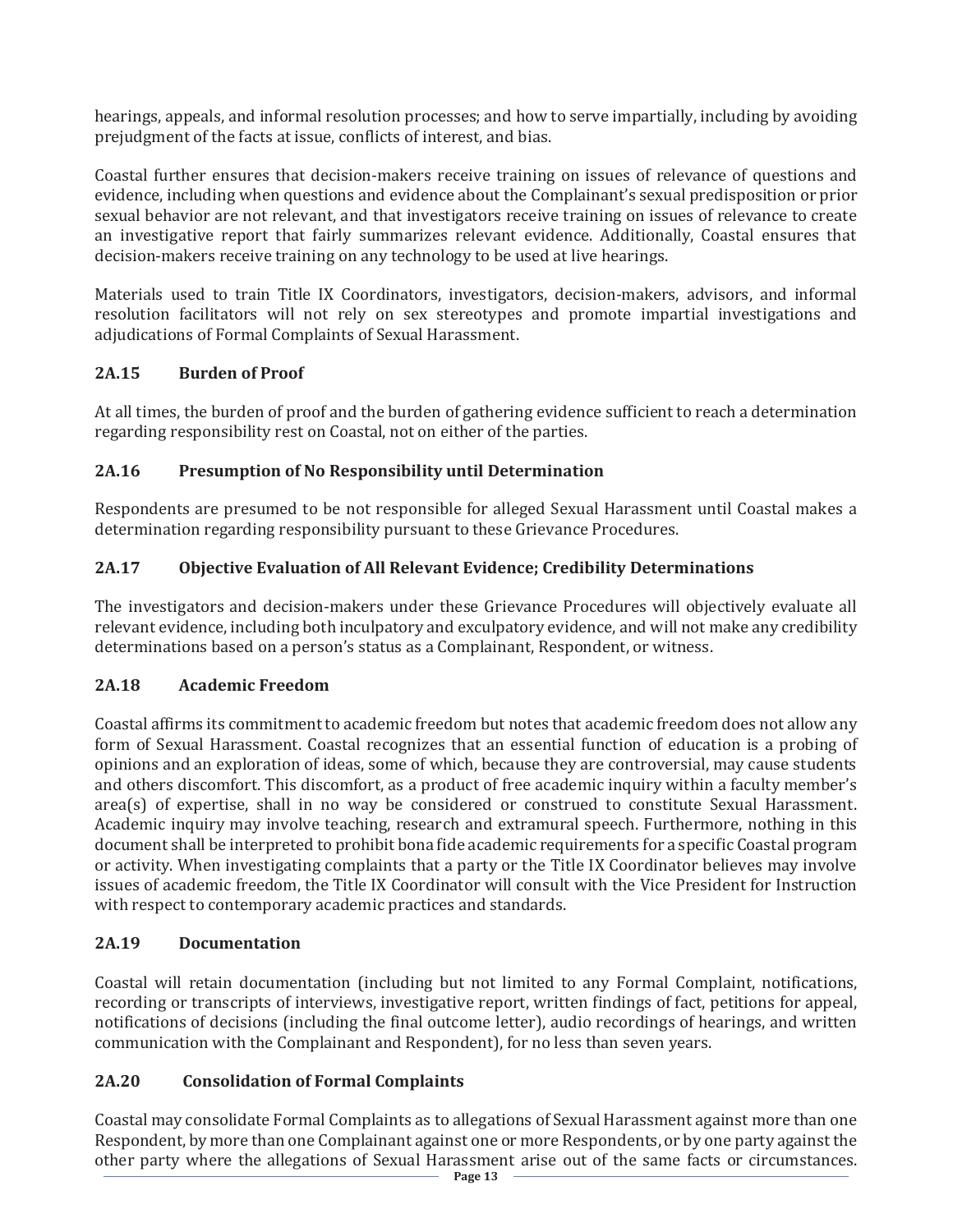Where a grievance process involves more than one Complainant or more than one Respondent, references in these Grievance Procedures to the singular "party," "Complainant," or "Respondent" include the plural, as applicable.

## **2A.21 Individuals with Disabilities**

Coastal will make arrangements to ensure that individuals with disabilities are provided appropriate accommodations, to the extent necessary and available, to participate in Coastal's grievance processes. Student requests for accommodation must be made to the Coordinator for Disability Support Services. All employee requests for accommodation must be made to the Director for Personnel Services and Workplace Safety.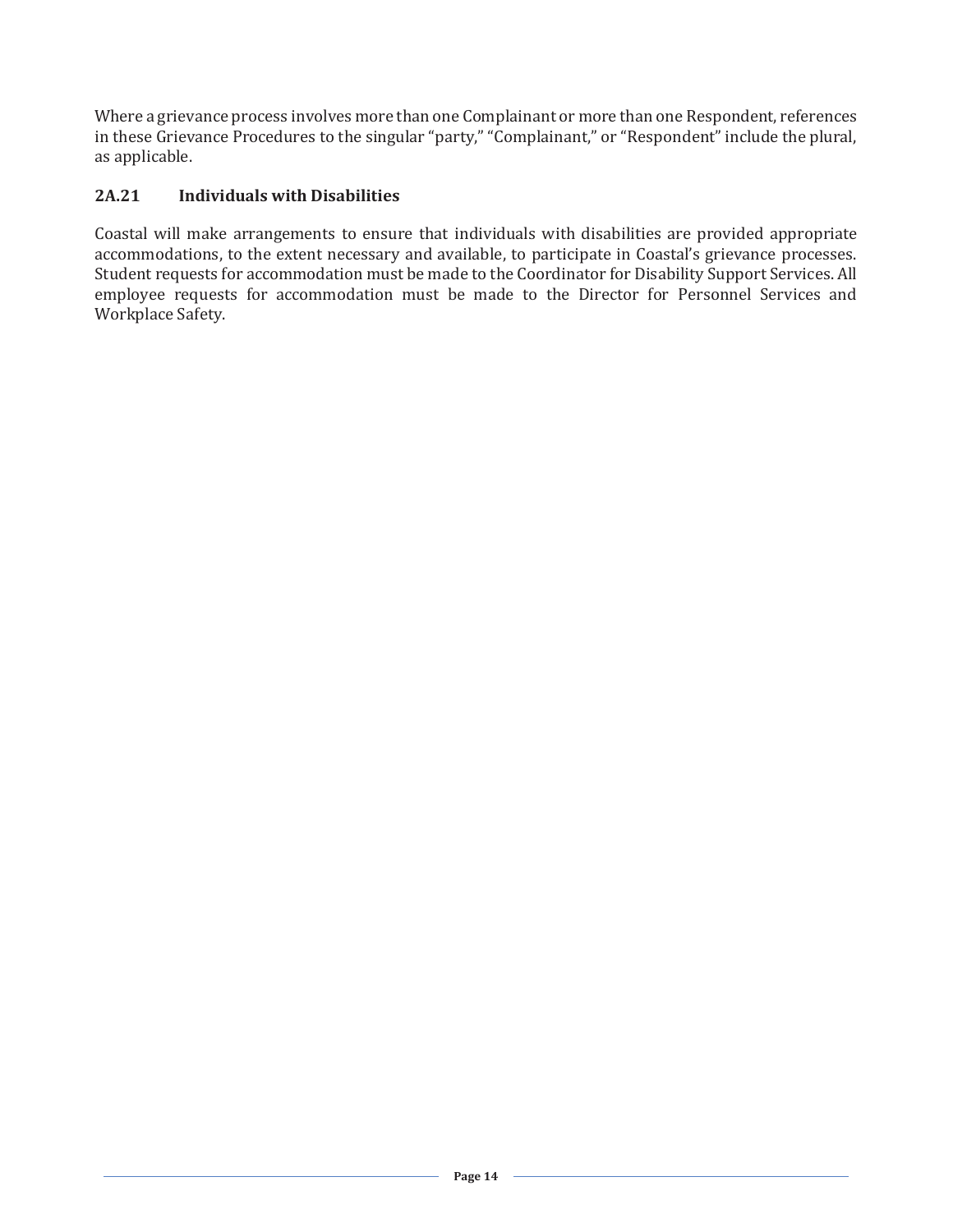## **B. THE INVESTIGATION**

## **2B.01 Appointment of Investigators and Challenging of the Same**

Unless a Formal Complaint is dismissed or the parties elect to participate in informal resolution, the Title IX Coordinator will promptly appoint one or more investigators. These investigators may be Coastal employees, non-employees, or a combination of the two. The Title IX Coordinator will contemporaneously share their names and contact information with the Complainant and Respondent and also will forward a copy of the Formal Complaint to the investigators.

Within two days of such appointment, the Complainant or the Respondent may identify to the Title IX Coordinator in writing any alleged conflicts of interest or bias on the part of the assigned investigators. The Title IX Coordinator will consider such statements and will promptly assign different investigators if the Title IX Coordinator determines that a material conflict of interest or material bias exists.

## **2B.02 The Investigators' Activities**

Upon receipt of the Formal Complaint, the investigators will promptly begin their investigation, taking such steps as interviewing the Complainant, the Respondent, and witnesses (including expert witnesses, where applicable); summarizing such interviews in writing; collecting and reviewing relevant documents; visiting, inspecting, and taking or reviewing photographs of relevant sites; and collecting and reviewing other relevant evidence.

## **2B.03 The Investigative Report and Evidence Review**

The investigators will prepare a written investigative report that fairly summarizes relevant evidence and includes items such as the Formal Complaint, written statements of position, summaries or transcripts of all interviews conducted, photographs, descriptions of relevant evidence, and summaries or copies of relevant electronic records.

Prior to the completion of the investigative report, the investigators will send to each party and the party's advisor, if any, an electronic or hard copy of any evidence obtained during the investigation that is directly related to the allegations raised in the Formal Complaint, including (1) any evidence upon which Coastal does not intend to rely in reaching a determination regarding responsibility; and (2) both inculpatory and exculpatory evidence.

The parties have ten days from the time that the evidence is provided to submit to the investigators a written response to the evidence. In the response, the parties may address the relevancy of any evidence that the parties believe should be included in or excluded from the investigative report and may also address any further investigation activities or questions that they believe are necessary. If a party wishes to submit additional evidence at this stage, they should explain how the evidence is relevant and why it was not previously provided.

The investigators will review and consider the parties' written submissions and may conduct additional investigative activities as appropriate prior to finalizing the investigative report. The need for additional investigative activities may result in a delay or extension to the timelines set forth in these Grievance Procedures.

At least ten days prior to the hearing, the investigators will send an electronic or hard copy of the investigative report to each party and the party's advisor, if any. Any response a party wishes to make to the investigative report may be included in that party's pre-hearing statement, which is discussed more below in Section 2C.05.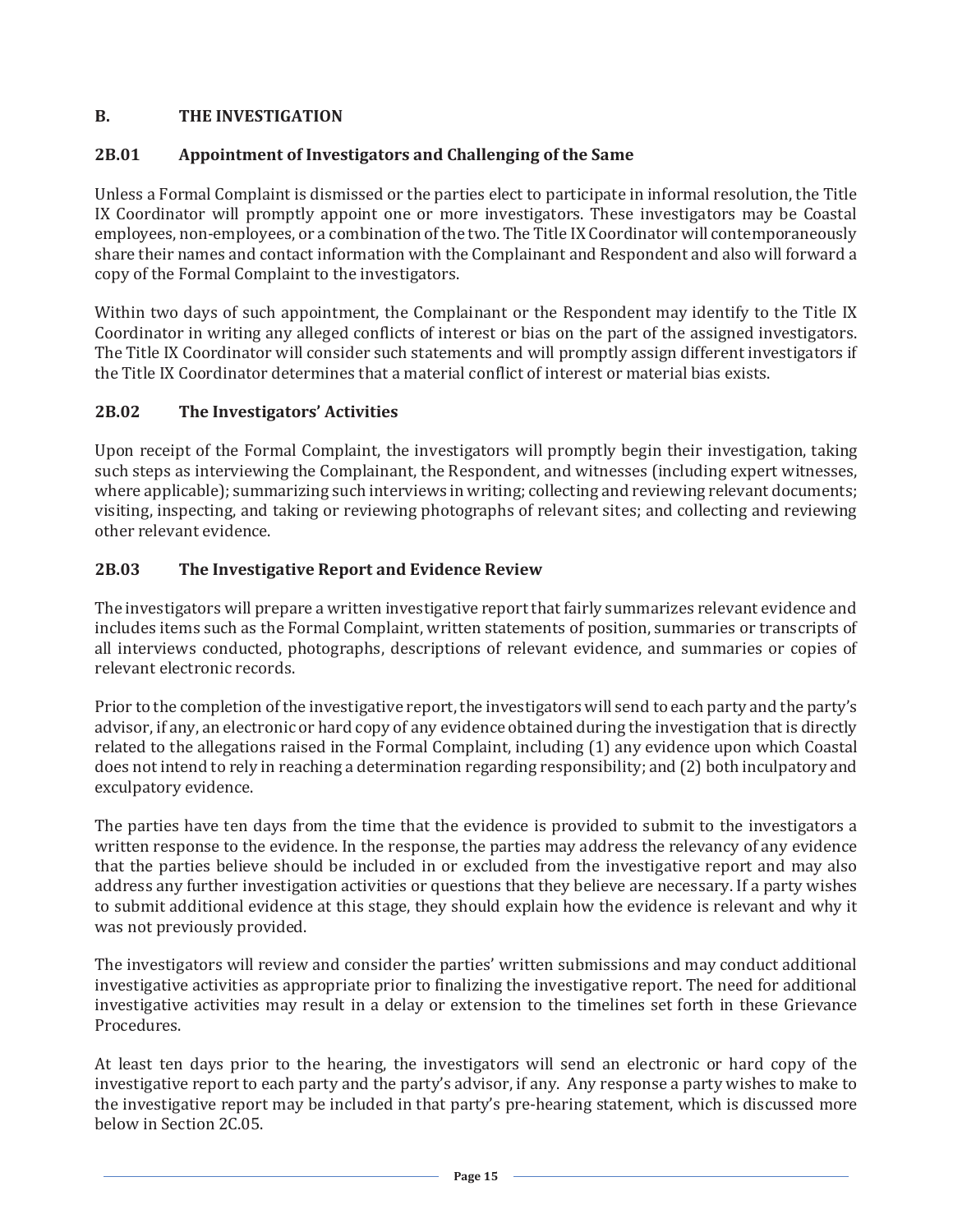Due to the sensitive nature of the investigative report, neither the parties nor their advisors may copy, publish, photograph, print, image, record or in any other manner duplicate the report. Parties who violate these restrictions may be disciplined, and advisors who violate these restrictions may be disciplined and/or be barred from further participation in the grievance process.

Nothing in this document restricts the ability of either party to discuss the allegations under investigation or to gather, preserve, and/or present relevant evidence.

### **2B.04 Submission of Evidence; Expert Witnesses**

Any evidence that the parties wish for the hearing officer to consider should be presented to the investigators as early as possible during the investigation process. Evidence that is not submitted in a timely manner and prior to finalization of the investigative report may be excluded from the hearing at the discretion of the hearing officer.

Similarly, all relevant witnesses should be identified to the investigators as early as possible during the investigation. The hearing officer generally will not call or consider written statements from witnesses who were not identified to investigators and interviewed during the investigation. However, in their discretion and for good cause, the hearing officer may choose to consider information from witnesses who were not interviewed during the investigation.

Any party who wishes to present testimony from an expert witness should identify that witness by providing the witness's name, contact information and a summary of (1) the witness's qualifications to offer expert testimony; and (2) any opinions the witness expects to offer related to the allegations or evidence. Any evidence upon which the witness relies must be provided to the investigators and will be made available to the other party and their advisor, as well as to any expert witness the other party has identified. This information must be provided as early as possible in the investigation and in no event later than finalization of the investigative report. The parties must make any expert witnesses available to be interviewed by investigators and to testify at the hearing. If an expert witness is not available to provide live testimony at the hearing, the hearing officer must disregard any information submitted by that expert.

#### **2B.05 Treatment Records**

Coastal will not access, consider, disclose, or otherwise use in a grievance process any party's treatment records that are maintained by a physician, psychiatrist, psychologist or other recognized professional or paraprofessional acting in their professional/paraprofessional capacity unless the party provides voluntary, written consent.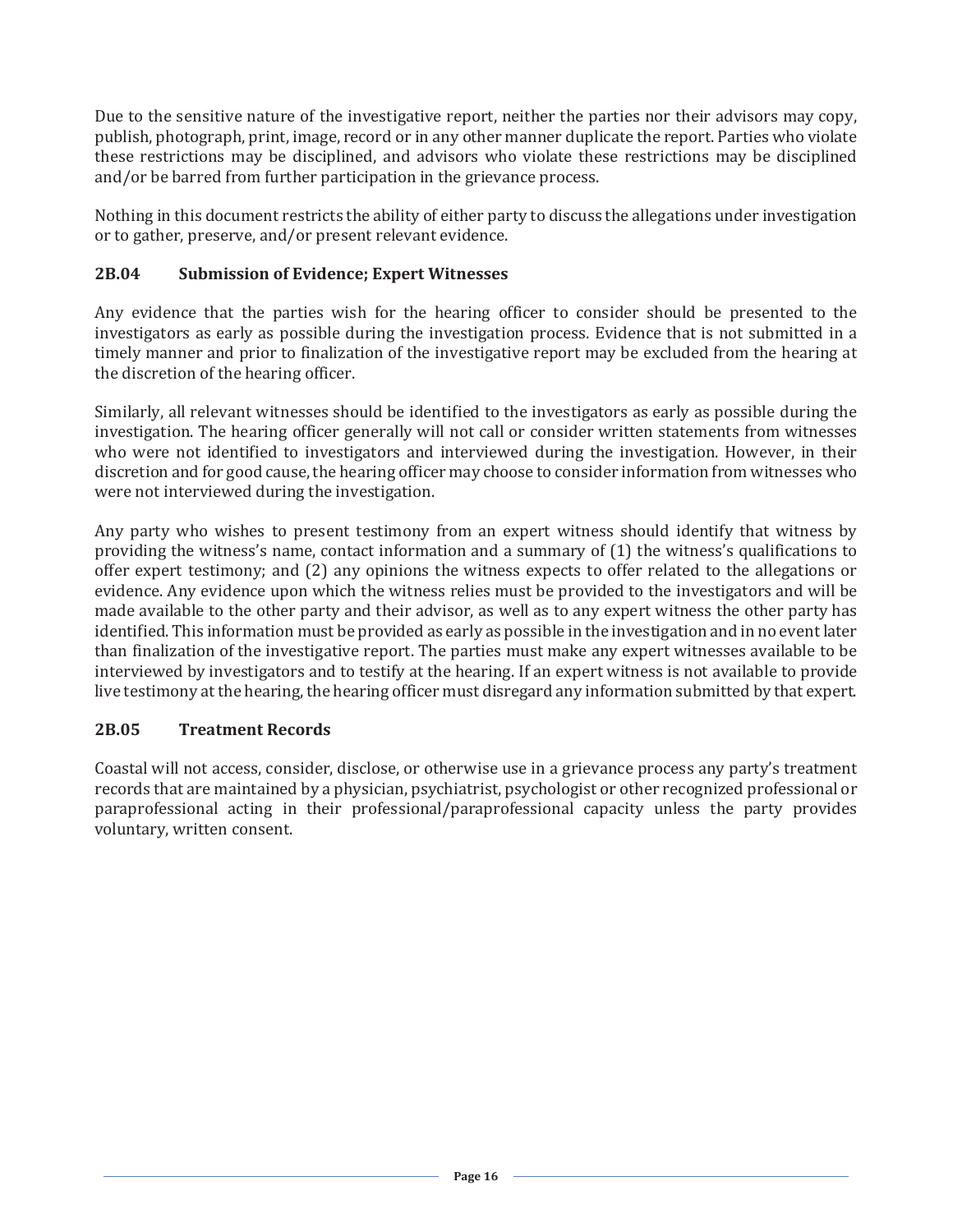## **C. HEARING AND APPEALS**

## **2C.01 Respondent's Acknowledgement of Responsibility**

If, at any time prior to a responsibility determination by the hearing officer, a Respondent accepts responsibility for the allegations, and if the Title IX Coordinator determines that the matter is appropriate for informal resolution, the Title IX Coordinator will ask both parties if they wish to suspend the formal resolution process and engage in an informal resolution process to resolve the allegations without a hearing.

If both parties wish to engage in the informal resolution process, the Title IX Coordinator will propose sanction(s) for the Respondent. If the Complainant and the Respondent agree in writing to such proposed sanctions(s), then the Formal Complaint will be resolved without a hearing and without any further rights of appeal by any party.

If either the Complainant or the Respondent objects to such proposed sanction(s), then the hearing officer will determine sanctions, which are subject to appeal as set forth below.

## **2C.02 The Formal Resolution Process**

Unless a Formal Complaint is dismissed or the parties elect to participate in informal resolution pursuant to section 2.D.01 below, following the investigation the appointed hearing officer will conduct a hearing in which they may question the Complainant, the Respondent, and any witnesses whose testimony the hearing officer deems relevant. During the hearing, the hearing officer and the parties may also question the investigators as necessary to clarify information provided in the investigative report.

## **2C.03 Appointment of the Hearing Officer and Challenging of the Same**

The Title IX Coordinator will appoint a hearing officer, who will administer the hearing, serve as the decision-maker regarding responsibility, and (as applicable) recommend sanctions. The hearing officer may be a Coastal employee or non-employee. The Title IX Coordinator will contemporaneously share the hearing officer's name and contact information with the Complainant and the Respondent. The Title IX Coordinator will provide to the hearing officer the Formal Complaint, all evidence directly related to the allegations, the parties' written responses to the evidence, and the investigative report.

Within two days of such appointment, the Complainant or the Respondent may identify to the Title IX Coordinator in writing any alleged conflicts of interest or bias on the part of the hearing officer. The Title IX Coordinator will carefully consider such statements and will promptly assign a different hearing officer if the Title IX Coordinator determines that a material conflict of interest or material bias exists.

## **2C.04 Notice of the Hearing**

Promptly after the appointment of the hearing officer and no less than seven days prior to the hearing, the hearing officer will provide concurrent written notice to the Complainant and the Respondent setting forth the date, time, and location of the hearing. Any modifications to the hearing date, time, or location will be provided in writing to both parties prior to the date of the hearing.

## **2C.05 Pre-Hearing Submissions**

Each party may submit a written statement to the hearing officer that includes any response the party wishes to make to the investigative report. Each party's pre-hearing statement must be submitted at least five days prior to the hearing. The hearing officer will share the statement with the other party, who may submit a response within two days.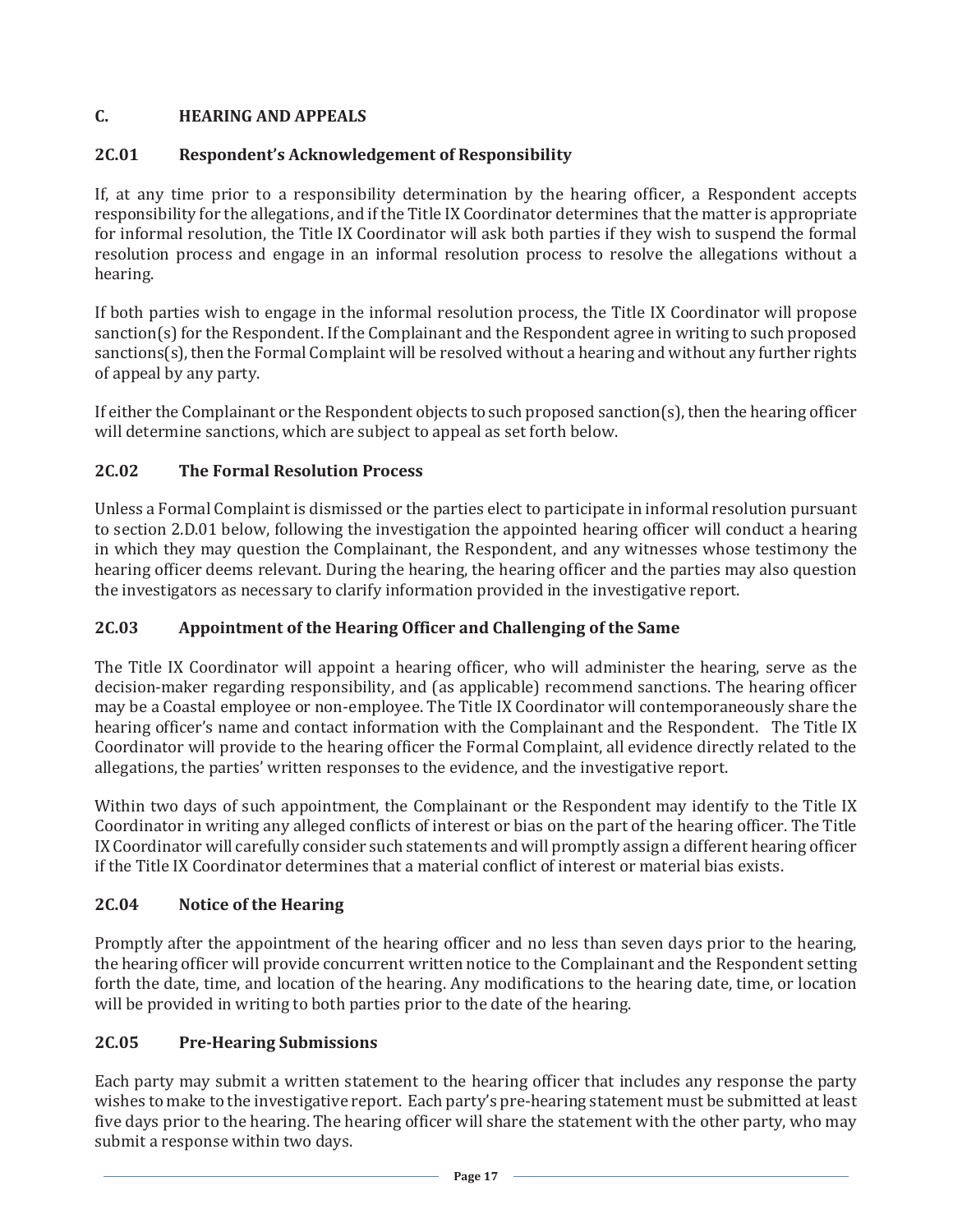### **2C.06 Failure to Appear**

If any party, advisor, or witness fails to appear at the hearing after having been provided proper notice of the hearing as set forth above, then absent extenuating circumstances the hearing officer will proceed with the hearing and issuance of their responsibility determination and, as applicable, sanction recommendation. Coastal will provide an advisor to any party who attends the hearing unaccompanied.

#### **2C.07 Evidentiary Matters**

A Title IX hearing does not take place within a court of law and is not bound by formal rules of evidence.

Evidence of and questions about the Complainant's sexual predisposition or prior sexual behavior are not relevant and will not be permitted at the hearing, with the following exceptions: (1) if the questions and evidence about the Complainant's prior sexual behavior are offered to prove that someone other than the Respondent committed the conduct alleged by the Complainant; or (2) if the questions and evidence concern specific incidents of the Complainant's prior sexual behavior with respect to the Respondent and are offered to prove Consent.

Evidence regarding the past sexual activity of the Respondent (regardless of whether the Respondent was formally investigated or found responsible for such conduct) may be permitted to show that the Respondent has engaged in a pattern of behavior similar to the alleged Sexual Harassment at issue before the hearing officer, provided that the Respondent has not been found "not responsible" by Coastal in a proceeding related to such conduct.

Coastal will not access, consider, disclose, or otherwise use in a grievance process any party's treatment records that are maintained by a physician, psychiatrist, psychologist or other recognized professional or paraprofessional acting in their professional/paraprofessional capacity unless the party provides voluntary, written consent. Questions and/or evidence that constitute or seek disclosure of information protected under a legally recognized privilege are not permitted, unless the person holding the privilege has waived the privilege in writing.

Coastal will make the evidence that the investigators provided to the parties for their review and inspection prior to finalization of the investigative report available at the hearing to give each party equal opportunity to refer to such evidence during the hearing, including for purposes of cross-examination.

## **2C.08 Conduct of the Hearing and Questioning of Witnesses and Parties**

The hearing will be conducted with parties in separate rooms, using technology to ensure that each party can see and hear any party or witness answering questions. At the discretion of the hearing officer, the hearing may be conducted partially or entirely remotely, with any or all participants participating virtually.

The Complainant and the Respondent will have equal opportunity to address the hearing officer, if desired, and both the hearing officer and the parties' advisors will have the opportunity to question the other party and any witnesses, including investigators and expert witnesses. The hearing officer will first ask any questions of each party and each witness through direct examination. After the hearing officer has completed direct examination, the advisor for each party will have an opportunity to conduct a crossexamination of the other party and/or the witnesses. Any questions that a party has for a witness or the other party must be posed by the party's advisor. A party's advisor will not have the opportunity to question the party for whom they serve as advisor.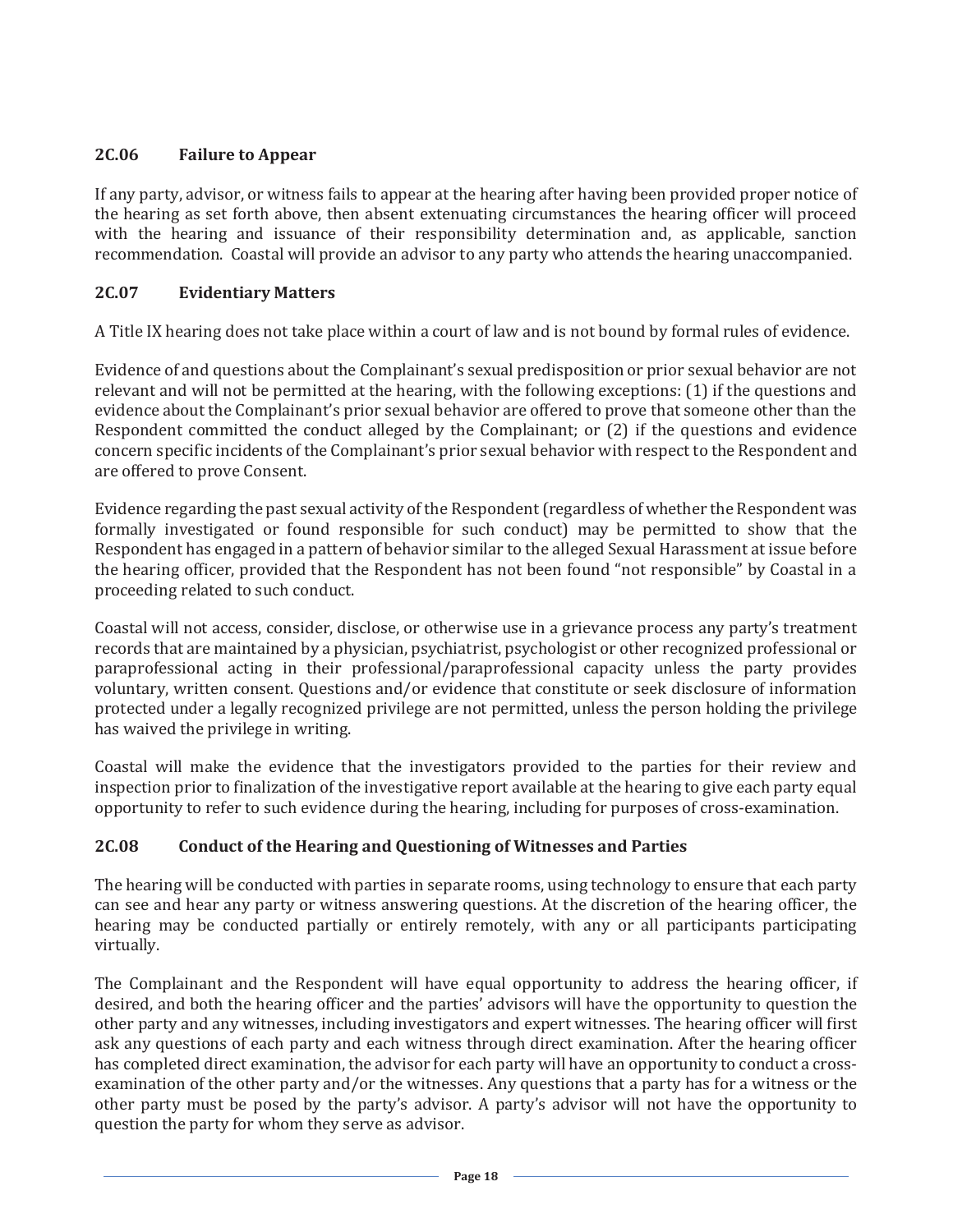Before a party or witness answers a cross-examination question, the hearing officer will determine whether the question is relevant and allowed under these Grievance Procedures. For example, the hearing officer may exclude as not relevant duplicative questions or questions posed solely to harass a witness or the other party. The hearing officer will explain any decision to exclude a question.

If a party does not have an advisor present at the hearing, Coastal will provide an advisor, at no cost to the party, to conduct cross-examination on behalf of that party.

Members of the Coastal community are expected to provide truthful testimony, and any member of the Coastal community who knowingly provides false information during this process is subject to discipline.

## **2C.09 Unavailability or Refusal to Testify or Submit to Cross-Examination**

The Respondent and/or the Complainant may choose not to testify at the hearing; however, the exercise of that option will not preclude the hearing officer from making their responsibility determination and, as applicable, sanction recommendation regarding the Formal Complaint. The hearing officer will not draw an inference regarding responsibility or sanctions based solely on a party's or witness' absence from the hearing or refusal to testify or submit to cross-examination.

## **2C.10 Recording**

 $\overline{a}$ 

Coastal will record the hearing. This recording will be the only recording permitted of the proceedings and will be the property of Coastal. The parties and the appeal officer may use the recording as part of the appeal process. Reasonable care will be taken to ensure a quality recording; however, technological problems that result in no recording or in an inaudible one will not affect the validity of the outcome of a hearing.

## **2C.11 The Determination of the Hearing Officer Regarding Responsibility**

Following the hearing, the hearing officer will determine whether the evidence establishes that it is more likely than not<sup>7</sup> that the Respondent committed Sexual Harassment. The hearing officer will render a finding of "Responsible" or "Not Responsible" and will provide the rationale for the decision. If the Respondent is found "Responsible," the hearing officer will specify the specific type(s) of Sexual Harassment for which the Respondent is found "Responsible" (for example, Sexual Assault, Stalking, etc.). When feasible, the hearing officer will orally communicate the finding of "Responsible" or "Not Responsible" to the parties on the day of or day following the hearing. Additional information regarding the decision, including the rationale and sanctions (if applicable) will be communicated in the final outcome letter (as described below).

## **2C.12 The Recommendation of the Hearing Officer Regarding Sanctions**

If the hearing officer determines that the Respondent is "Responsible," they will recommend appropriate sanctions to be imposed on the Respondent.

Sanctions following a finding of responsibility depend upon the nature and gravity of the misconduct, any record of prior discipline, or both. Sanctions for employees may include, but are not limited to, withholding a promotion or pay increase, reassigning employment, terminating employment, temporary suspension without pay, and compensation adjustments.

<sup>7</sup> In other words, the standard of proof will be the preponderance of the evidence standard.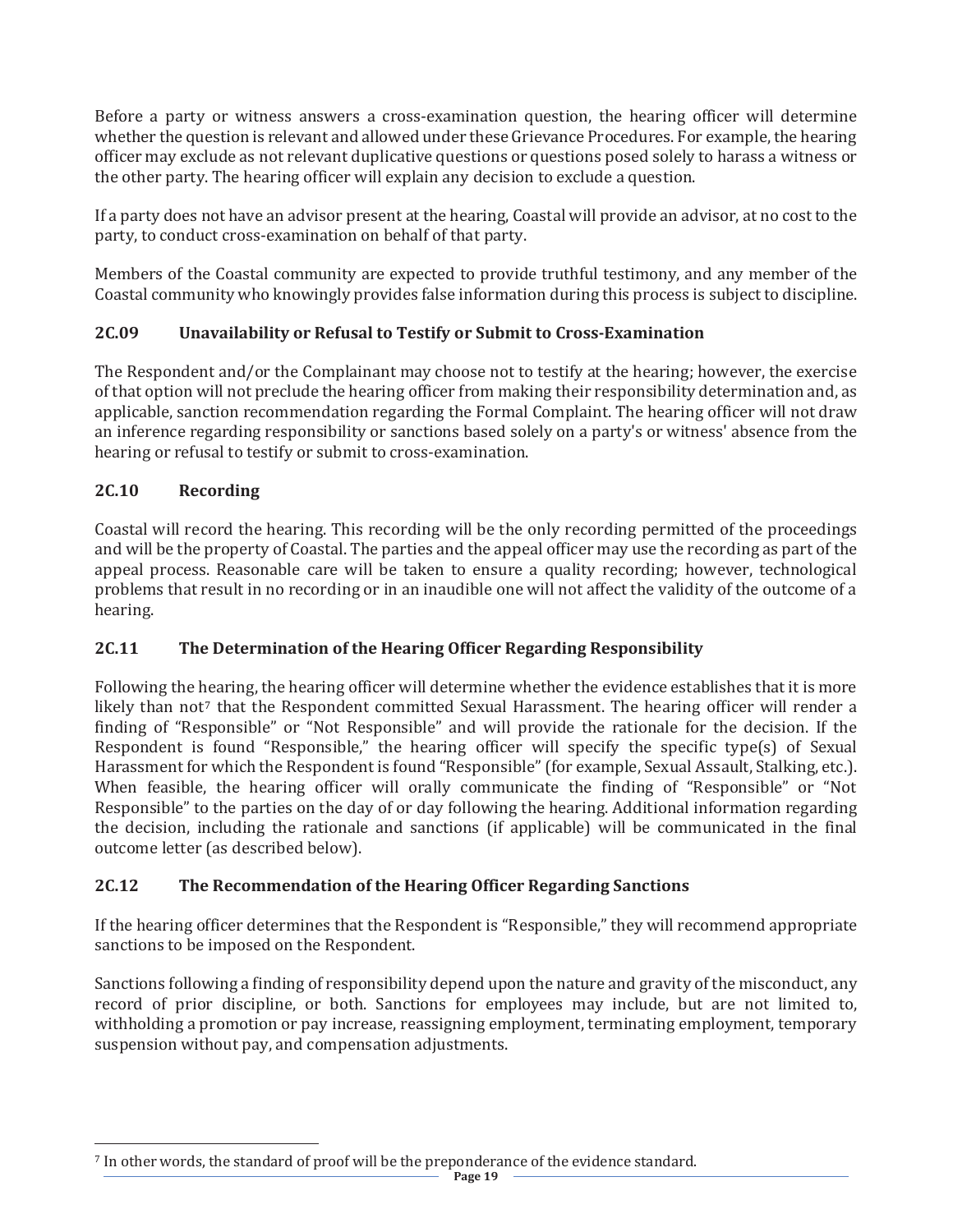Sanctions for students may include, but are not limited to, expulsion or suspension from Coastal, disciplinary probation, social restrictions, expulsion or suspension from campus, suspension or revocation of admission, suspension or revocation of degree.

Other potential sanctions for Respondents may include, but are not limited to, written warning, mandated counseling, completion of an intervention program, completion of violence risk assessment, parental notification, and/or education sanctions (such as community service, reflection paper(s), and/or fines) as deemed appropriate by the hearing officer.

In recommending sanctions, the hearing officer will consider whether a sanction will ring an end to, prevent a recurrence of, and remedy the effects of the Sexual Harassment. The hearing officer also will consider the impact of separating a student from their education. The appropriate sanctions for Sexual Assault generally will include at a minimum a period of separation from Coastal.

## **2C.13 Review of Sanctions**

The hearing officer will forward their sanctions recommendation to the Title IX Coordinator, who will share it with Vice Presidents and President (in cases involving employee Respondents) or Division Chair for Student Services, Vice Presidents and President (in cases involving student Respondents). These individuals will consider the recommendation in the context of the sanctioning guidelines, the Respondent's disciplinary history, the institution's handling of similar cases, and other relevant factors.

#### **2C.14 Implementation of Sanctions**

Sanctions generally are effective immediately upon issuance of the final outcome letter described below. However, if necessary to protect the welfare of the Complainant, Respondent, or Coastal community, the hearing officer may recommend and/or the Title IX Coordinator may determine that any sanctions are effective at any time after the conclusion of the hearing and continue in effect until the issuance of the final outcome letter.

#### **2C.15 Final Outcome Letter**

Within seven days after the hearing, the hearing officer will issue a final outcome letter through the Title IX Coordinator to the Respondent and Complainant simultaneously.

The final outcome letter will (1) name the Respondent; (2) identify the allegations potentially constituting Sexual Harassment; (3) describe procedural steps taken from the filing of the Formal Complainant through the determination; (4) provide findings of fact in support of the hearing officer's determination; and (5) provide a statement of rationale for the result as to each allegation, including the responsibility determination and any sanctions.

#### **2C.16 Appeals**

The Complainant or the Respondent may appeal the decision of the hearing officer regarding responsibility and/or the sanction(s) imposed on the Respondent.

The following are the only permissible grounds for an appeal of the hearing officer's responsibility determination: (1) procedural irregularity that affected the outcome; (2) new evidence that was not reasonably available at the time of the determination and that could affect the outcome; and (3) the Title IX Coordinator, an investigator, or the hearing officer had a conflict of interest or bias that affected the outcome.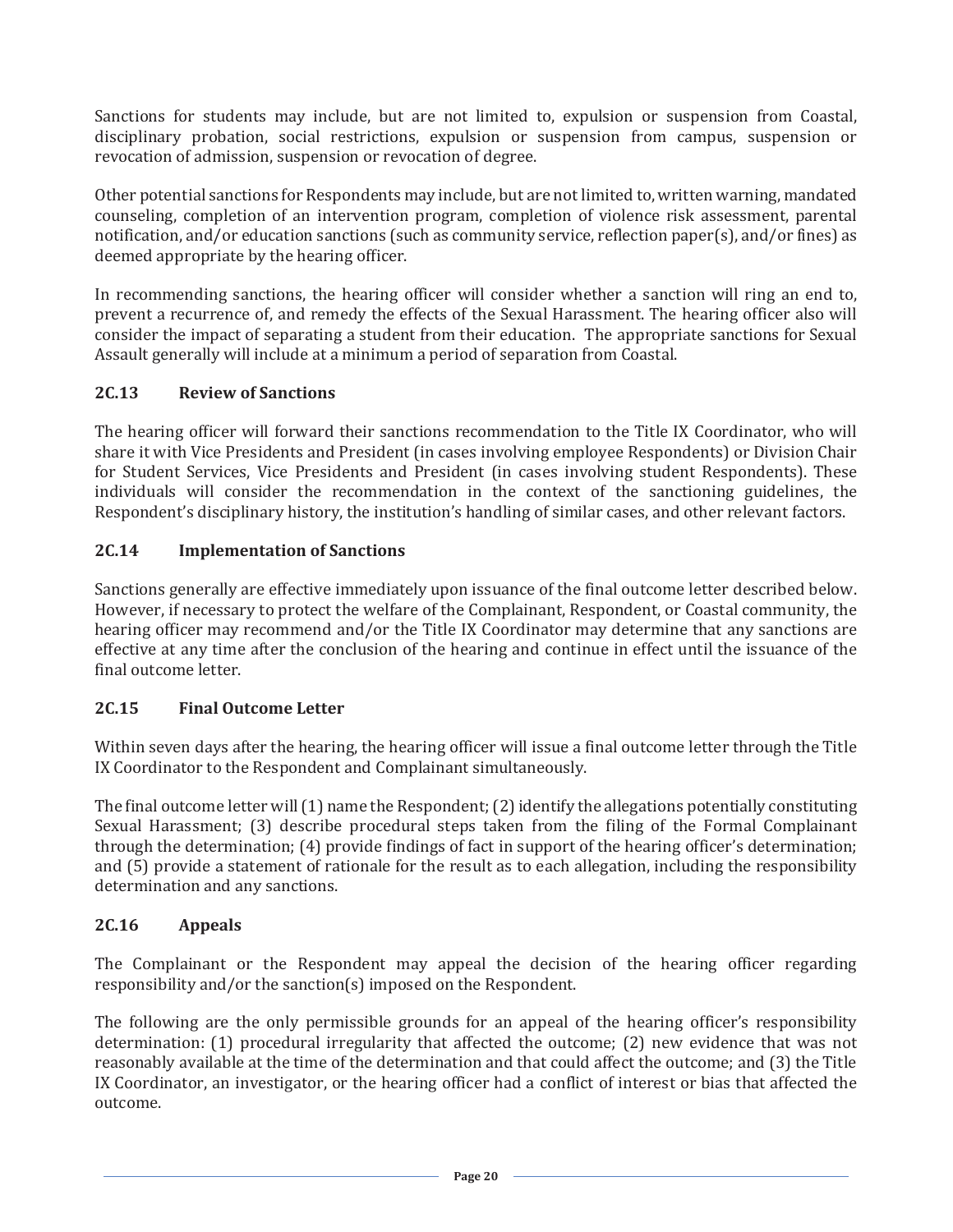Sanctions may only be appealed on the ground that the severity is incommensurate to the gravity of the Sexual Harassment for which the Respondent was found responsible.

Appeals must be submitted in writing to the Title IX Coordinator within five days from the date of the final outcome letter. The Title IX Coordinator will promptly inform the other party of the filing of the appeal. The other party will have three days from such notification to submit a written response to the appeal.

### **2C.17 Appointment of the Appeal Officer and Challenging of the Same**

Upon receipt of an appeal, the Title IX Coordinator, in consultation with the President will appoint an appeal officer.

Within two days of such appointment, the Complainant or the Respondent may identify to the Title IX Coordinator in writing alleged conflicts of interest or bias posed by assigning that appeal officer. The Title IX Coordinator will carefully consider such statements and will promptly assign a different appeal officer if the Title IX Coordinator determines that a material conflict of interest or material bias exists.

#### **2C.18 Appellate Review**

The Title IX Coordinator will share the Formal Complaint, the investigative report, the hearing recording, all statements introduced at the hearing, any other evidence considered by the hearing officer, the hearing officer's written findings, and the written appeal submissions with the appeal officer. In addition, if an appeal raises procedural issues, the Title IX Coordinator may provide the appeal officer additional information relevant to those issues.

Within ten days of the receipt of the appeal the appeal officer will determine (a) that the decision of the hearing officer should stand; or (b) that the decision of the hearing officer should be overturned and will issue a written explanation of that result and the rationale behind it.

In the event that the appeal officer determines that the decision of the hearing officer should be overturned, the appeal officer will specify, after consultation with the Title IX Coordinator and other Coastal administrators as necessary, the appropriate steps to be taken to come to a final resolution of the Formal Complaint (which may include another hearing before the same hearing officer or a different one).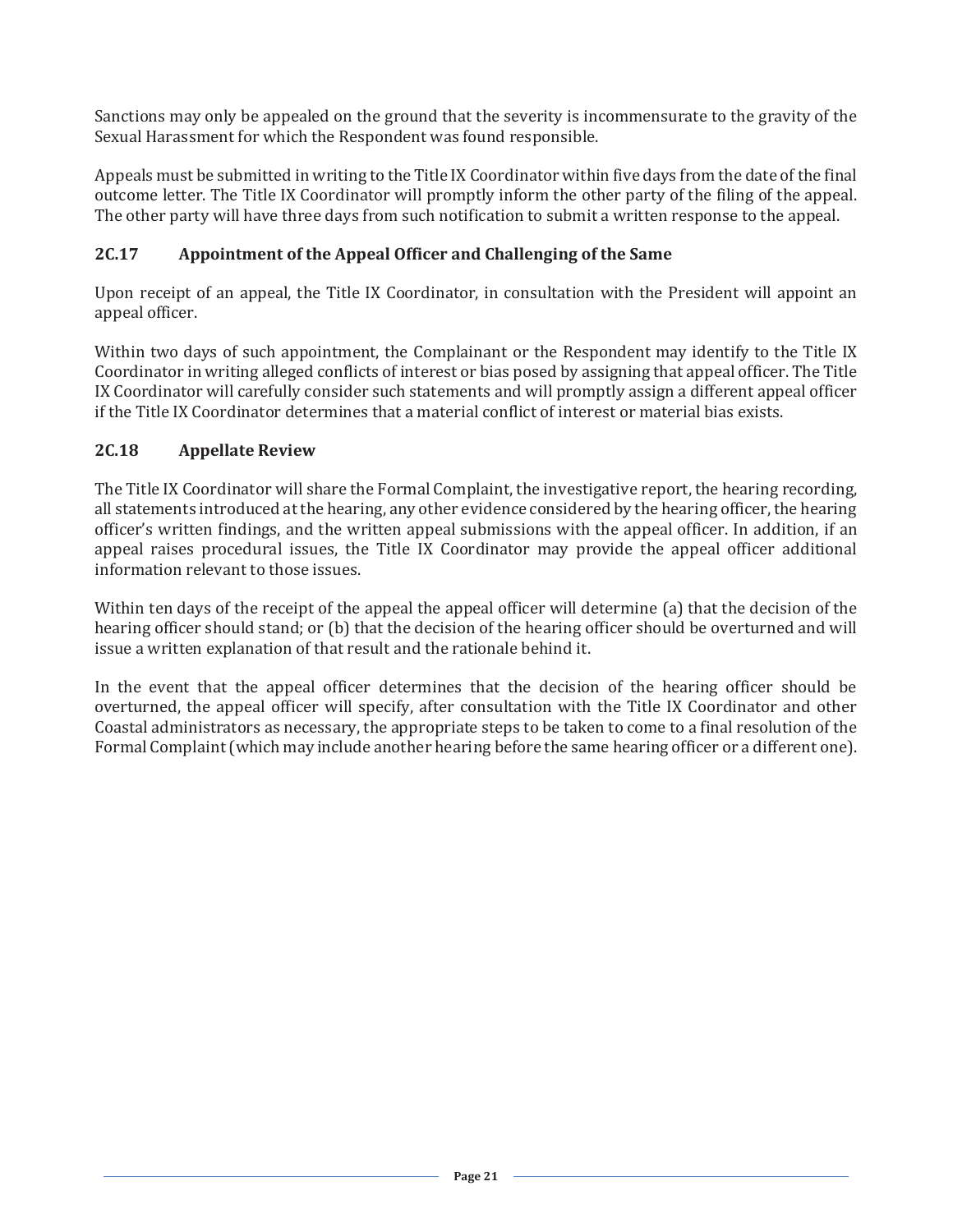## **D. INFORMAL RESOLUTION**

#### **2D.01 Determination of Formal Versus Informal Resolution**

At any time before the issuance of the hearing officer's responsibility determination, the parties may elect to resolve the Formal Complaint through the informal resolution process, provided that (1) the parties both voluntarily consent in writing to such resolution; (2) both parties are students or employees of Coastal; and (3) the Title IX Coordinator determines that informal resolution is an appropriate mechanism for resolving that specific Formal Complaint. Otherwise, a Formal Complaint that is not dismissed will proceed to a hearing. Informal resolution is not an appropriate mechanism for resolving a Formal Complaint by a student against an employee.

Informal resolution may not be selected for less than all of the misconduct alleged in the Formal Complaint. If the parties agree to informal resolution (and informal resolution is appropriate for all of the allegations at issue), then all of the allegations must be resolved according to the informal resolution process.

Either party has the right to terminate the informal resolution process at any time and proceed with formal resolution (i.e., a full investigation and hearing). Furthermore, the Title IX Coordinator may, where appropriate, terminate informal resolution and proceed with the formal resolution process instead.

### **2D.02 Notice of Allegations and Notice of Informal Resolution and Facilitator**

The Title IX Coordinator will provide the parties a written notice disclosing the Formal Complaint's allegations and the requirements of the informal resolution process, including any circumstances under which Coastal would preclude the parties from resuming a Formal Complaint arising from the same allegations.

When the Formal Complaint is to be resolved according to the informal resolution process, the Title IX Coordinator will designate a trained individual to serve as the informal resolution facilitator. The Title IX Coordinator will contemporaneously share the name of the informal resolution facilitator with the Complainant and the Respondent.

Within two days of such notification, the Complainant or Respondent may identify to the Title IX Coordinator in writing alleged conflicts of interest or bias posed by assigning that facilitator. The Title IX Coordinator will carefully consider such statements and will promptly assign a different facilitator if the Title IX Coordinator determines that a material conflict of interest or material bias exists.

#### **2D.03 Facilitated Resolution**

The informal resolution facilitator will meet separately with each party to review the informal resolution process and the allegations in the Formal Complaint and to identify the outcome that each party seeks from the informal resolution process. If the facilitator determines that it would be productive for both parties to attend a resolution meeting, the facilitator will provide written notice to the Complainant and the Respondent setting forth the date, time, and location of that meeting. At the request of either party or at the discretion of the informal resolution facilitator, the meeting may occur with the parties in different locations or meetings with parties may take place on different dates.

Both the Complainant and the Respondent are expected to participate in the informal resolution process. If either party fails to participate, the Title IX Coordinator may direct that the Formal Complaint be resolved using a full investigation and hearing or may reschedule the meeting.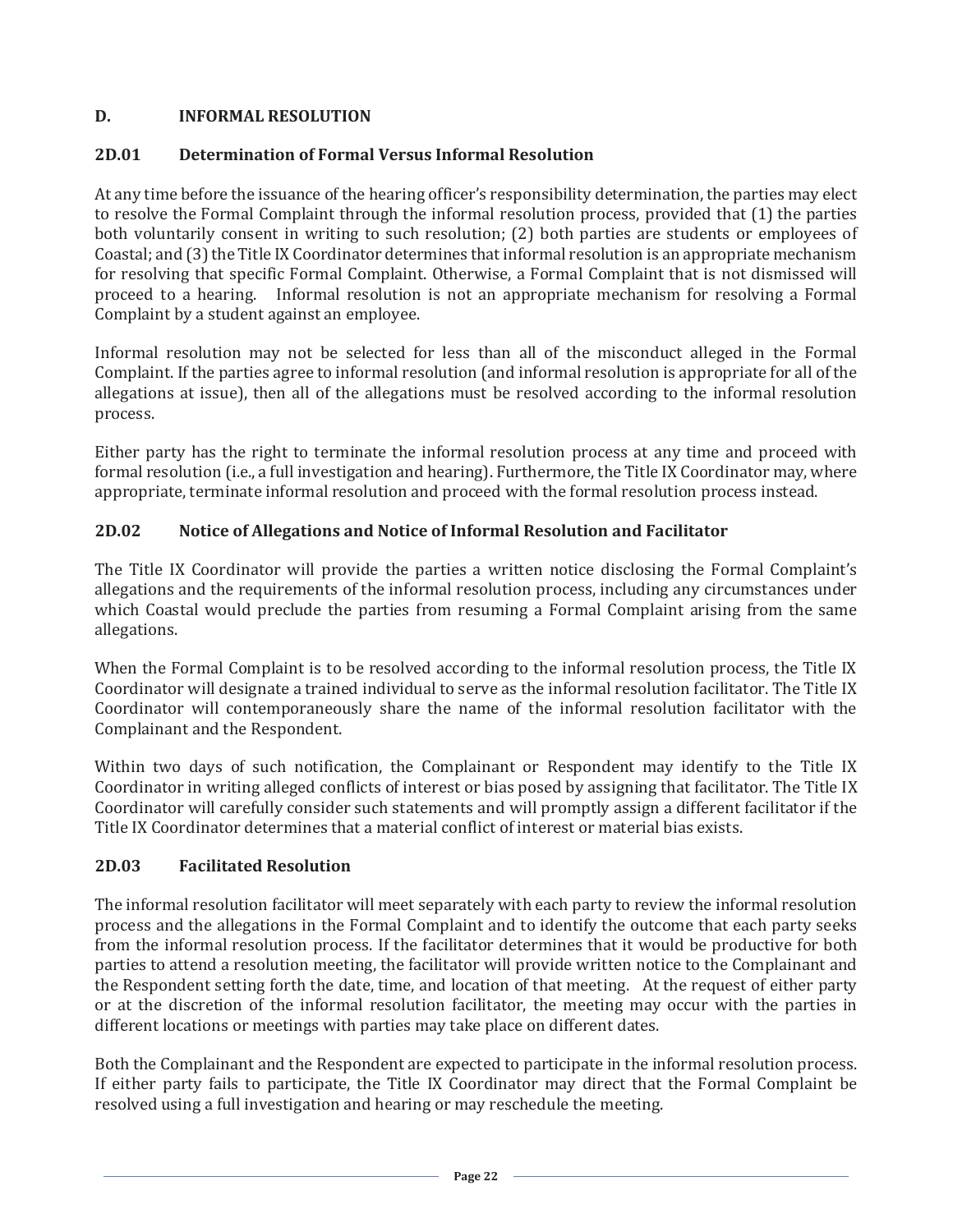During informal resolution, the parties may: (1) engage one another in the presence of, and/or facilitated by, the informal resolution facilitator; (2) communicate their feelings and perceptions regarding the incident and the impact of the incident (either by communicating directly with one another or by communicating indirectly through the informal resolution facilitator); (3) relay their wishes and expectations regarding the future; and/or (4) come to an agreed-upon resolution of the allegations in the Formal Complaint.

Participation in the informal resolution process is completely voluntary, and either party, the informal resolution facilitator, or the Title IX Coordinator may terminate the process at any time.

## **2D.04 Resolution**

The informal resolution facilitator will attempt to facilitate the parties' resolution of the Formal Complaint. If this process results in a resolution between the parties and the Title IX Coordinator finds the resolution to be appropriate under the circumstances (giving consideration to factors including the extent to which the resolution will protect the safety of the Complainant and the entire Coastal community), the resolution will be reduced to writing, which will conclude the process and close the Formal Complaint.

## **2D.05 Written Resolution Agreement**

To be effective, any agreement reached during the informal resolution process must be memorialized in writing and signed by the parties, the informal resolution facilitator, and the Title IX Coordinator. If a Respondent completes all measures agreed to in the written resolution agreement, no further process is available with regard to the allegations in the Formal Complaint.

Measures that parties agree to in the informal resolution process may include (but are not limited to):

- 1) Alcohol education classes for the Respondent;
- 2) Completion of sexual harassment training;
- 3) Completion of an intervention program;
- 4) Regular meetings with an appropriate individual, unit or resource;
- 5) Permanent or temporary no contact order;
- 6) Restrictions for participation in certain activities, organizations, programs or classes;
- 7) Restriction of participation in certain events;
- 8) Reflection paper or written apology;
- 9) Counseling sessions; or
- 10) The Respondent's completion of an educational or behavioral plan.

Any cost incurred by the Respondent and/or Complainant in compliance with the informal resolution agreement is at their own expense and not funded by Coastal.

## **2D.06 Termination of Informal Resolution Process**

At any time prior to completing a written resolution agreement, any party has the right to withdraw from the informal resolution process and resume the grievance process with respect to the Formal Complaint. If either party terminates the informal resolution process or Coastal determines that the informal resolution process is no longer appropriate, the formal resolution process outlined above will promptly resume.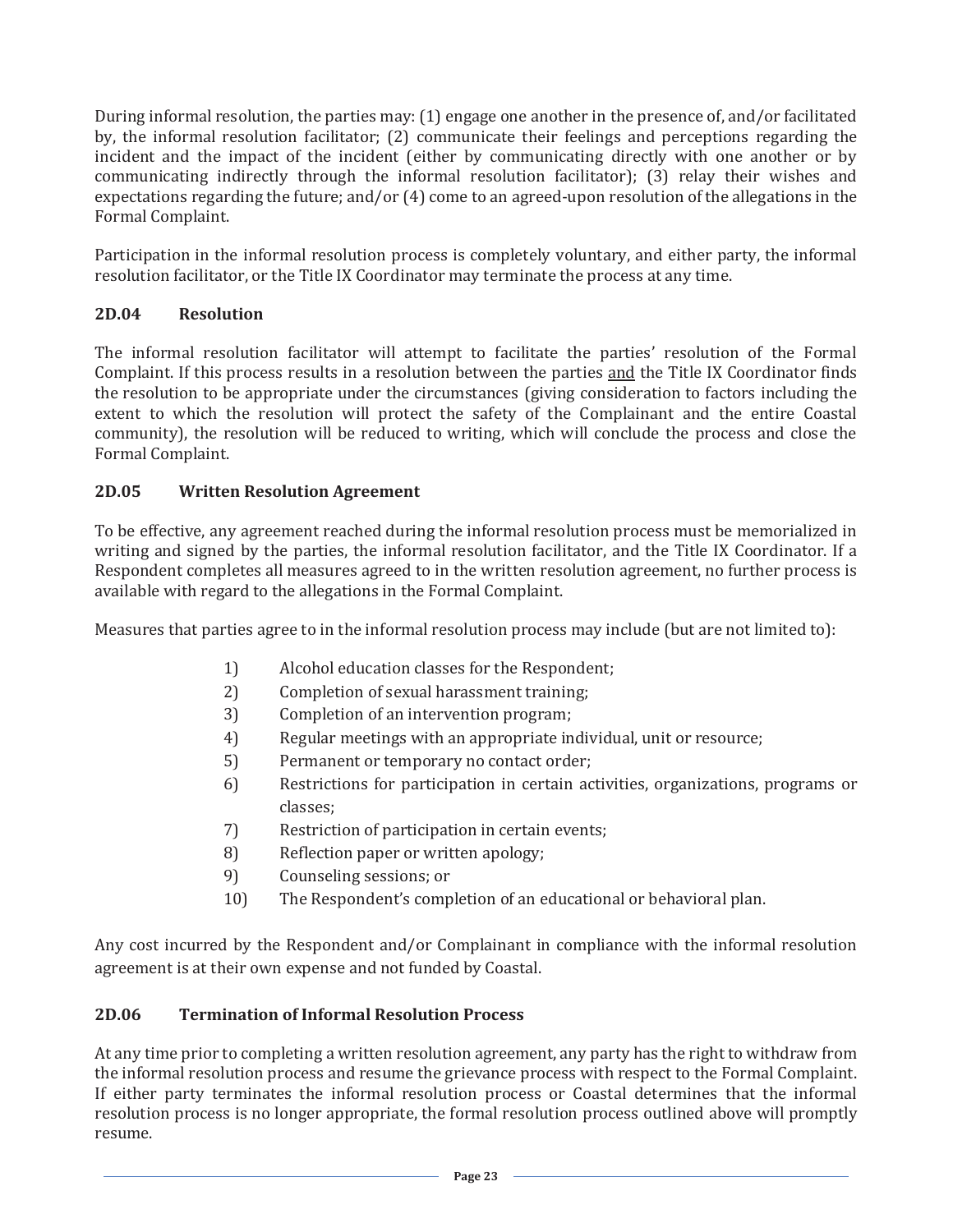### **2D.07 Confidentiality of Information Shared**

Any information that the parties share during the informal resolution process may not be used in any other investigation or proceeding at Coastal.

#### **2D.08 Timeframe**

The informal resolution process generally will be completed within 20 days of the parties' agreement to the informal resolution process.

#### **2D.09 Appeal**

A resolution reached pursuant to the informal resolution process is final and not subject to appeal.

#### **2D.10 Records**

A resolution reached through the informal resolution process will not be included in a student Respondent's student conduct record or in an employee Respondent's personnel record, unless the inclusion of such information is agreed to as part of the informal resolution of the matter. The Title IX Coordinator will retain a record of the written resolution agreement for no less than seven years.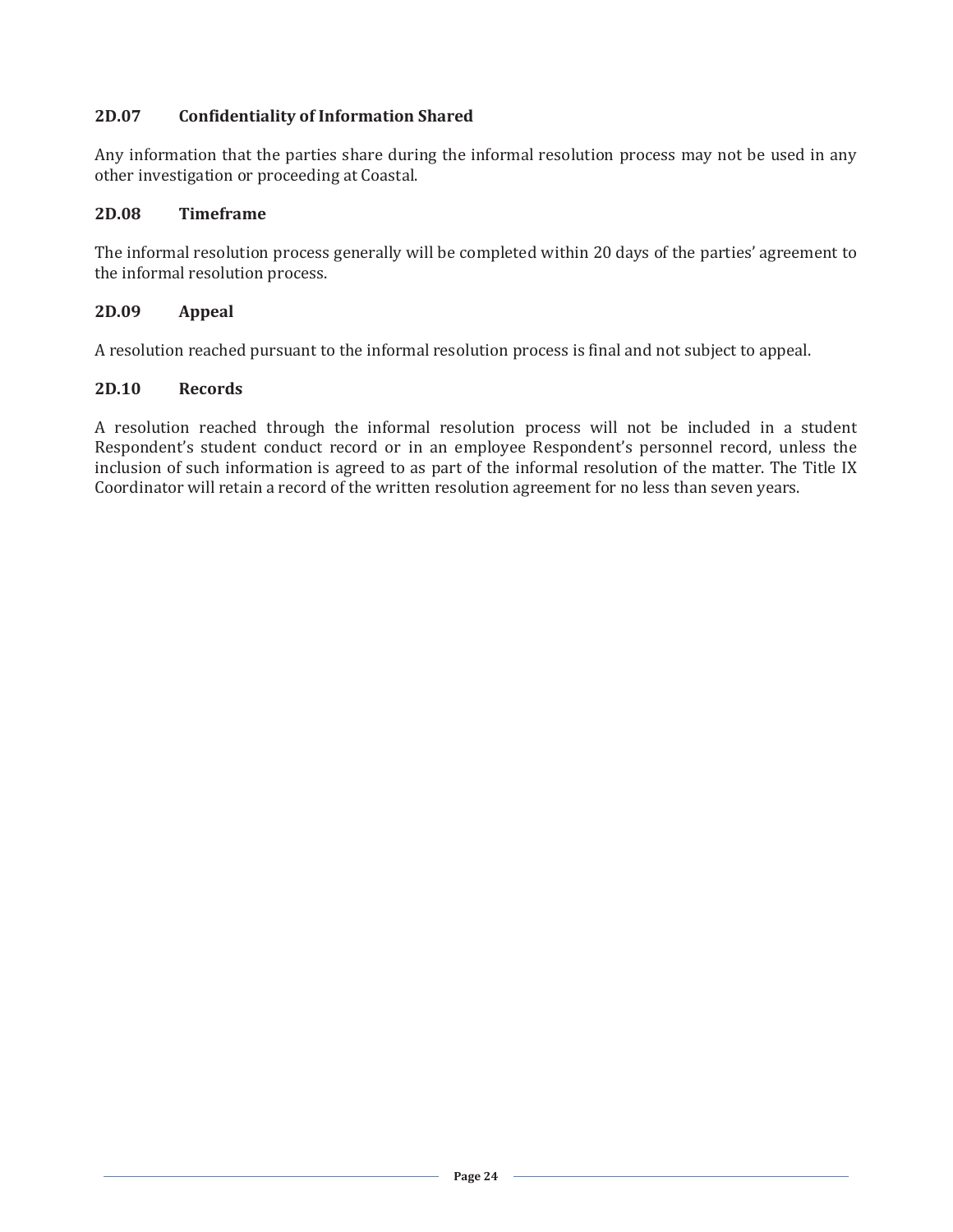### **EXHIBIT A**

#### **Suggested Actions for People Who Have Experienced Sexual Harassment**

If you have experienced Sexual Harassment, Coastal's first priority is to help you take steps to address your safety, medical needs and emotional well-being. You are encouraged to take the following actions, as applicable, regardless of whether you have made a decision about whether to pursue a criminal or Coastal complaint.

### **1. Ensure Your Physical Safety.**

You may seek help from **local law enforcement agencies** or by contacting the **Coastal Security Department**. The Coastal Security Department can assist you with contacting local law enforcement and can help you obtain transportation to the local law enforcement office. Officers are on duty at the Coastal Security Department 24 hours a day, seven days a week.

### **2. Seek Medical Assistance and Treatment.**

Local options for medical care include **Wilmington Health Urgent Care or Onslow Memorial Hospital.**  It is crucial that you obtain medical attention as soon as possible after a sexual assault, for example, to determine the extent of physical injury and to prevent or treat sexually transmitted diseases (such as HIV). Medical facilities can also screen for the presence of sedative drugs such as Rohypnol or GHB (daterape drugs).

If you choose to have an evidence collection kit (or "rape kit") completed, it is important to do so within 120 hours.

Even if you have not decided whether to file charges, it is advisable to have the evidence collection kit completed so that you can better preserve the options of obtaining a protective order and/or filing criminal charges at a later date.

It is advisable to avoid showering, bathing, going to the bathroom, or brushing your teeth before an evidence collection kit is completed. You should also wear (or take with you in a paper – not plastic – bag) to the hospital the same clothing that you were wearing during the assault. An evidence collection kit can still be completed even if you have showered or bathed.

#### **3. Obtain Emotional Support**

**The Onslow Women's Center** can help students sort through their feelings and begin the recovery process. The professionals at the Counseling Center are trained to provide crisis intervention on shortterm and emergency issues. The Counseling Center can also provide referral services for outside providers and law enforcement. Counseling is free of charge to all students. In some instances, the law may require the disclosure of information shared by students with counselors. However, absent a legal mandate to the contrary, counseling services are strictly confidential, are not part of students' records, and will not be reported to other Coastal personnel.

#### **4. Obtain Information/Report Misconduct**

You are encouraged to report incidents of sexual assault to Coastal's Title IX Coordinator (even if you have filed a report directly with law enforcement). The Title IX Coordinator can help you access resources and can provide you with support and information, including information on Coastal's procedures for investigating and addressing instances of sexual assault.